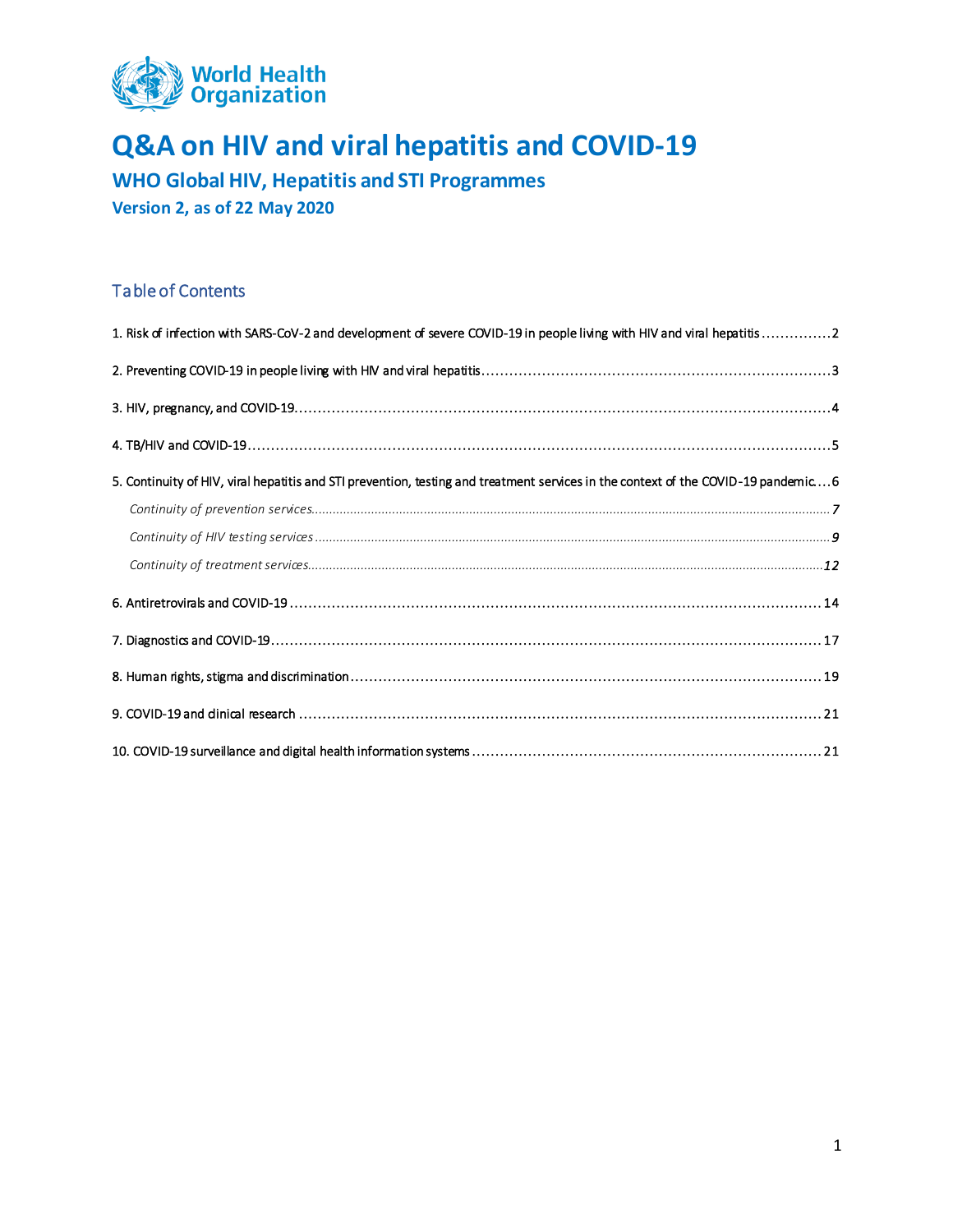

## **WHO Global HIV, Hepatitis and STI Programmes**

**Version 2, as of 22 May 2020**

This Q&A guidance is intended to assist national HIV and viral hepatitis programmes and their health workers to provide guidance to persons affected by HIV and viral hepatitis, and to maintain continuity of essential services during the COVID-19 pandemic. WHO is continually monitoring and responding to the COVID-19 pandemic and will update the Q&A as more information becomes available, including how it is affecting the comprehensive HIV, hepatitis and sexually transmitted infection (STI) responses worldwide.

## <span id="page-1-0"></span>1. Risk of infection with SARS-CoV-2 and development of severe COVID-19 in people living with HIV and viral hepatitis

Are people living with HIV and viral hepatitis at increased risk of being infected with SARS-CoV-2, the virus causing COVID-19?

#### HIV

At present there is no evidence that the risk of infection or complications of COVID-19 is different among people living with HIV (PLHIV) who are clinically and immunologically stable on antiretroviral treatment (ART) when compared with the general population. Some PLHIV may have the known risk factors for COVID-19 complications, such as diabetes, hypertension, obesity and other noncommunicable diseases, and so may have increased risk of COVID-19 unrelated to HIV infection. It is also known that during the SARS and MERS outbreaks there were only a few case reports of mild disease among PLHIV. To date, there are few case reports of PLHIV who had moderate COVID-19, and all have recovered. 1

PLHIVwith advanced disease, with low CD4 cell count and high viral load, and those who are not taking ART have an increased risk of opportunistic infections and related complications in general. It is unknown if the immunosuppression caused by HIV will put a person at greater risk for COVID-19 and, until more is known, additional precautions for all PLHIV with advanced HIV or poorly controlled HIV should be employed.<sup>2,3</sup>

#### Viral hepatitis

 $\ddot{\phantom{a}}$ 

Currently, there is limited information on persons with chronic viral hepatitis B or C who are exposed to COVID-19. There is no evidence to suggest that people living with hepatitis B or hepatitis C, who are otherwise well and do not have advanced liver disease, and do not have any of the known risk factors for COVID-19, are at greater risk of infection or complications of COVID-19.

<sup>1</sup> Feng Zhu, Yang Cao, Shuyun Xu, Min Zhou. Co‐infection of SARS‐CoV‐2 and HIV in a patient in Wuhan city, China, J of Medical Virology. 2020; 92(6):529-530. [\(https://onlinelibrary.wiley.com/doi/full/10.1002/jmv.25732\)](https://onlinelibrary.wiley.com/doi/full/10.1002/jmv.25732)

<sup>2</sup> DHHS, Interim Guidance for COVID-19 and Persons with HIV; 2020 [\(https://aidsinfo.nih.gov/guidelines/html/8/covid-19-and](https://aidsinfo.nih.gov/guidelines/html/8/covid-19-and-persons-with-hiv--interim-guidance-/554/interim-guidance-for-covid-19-and-persons-with-hiv)[persons-with-hiv--interim-guidance-/554/interim-guidance-for-covid-19-and-persons-with-hiv,](https://aidsinfo.nih.gov/guidelines/html/8/covid-19-and-persons-with-hiv--interim-guidance-/554/interim-guidance-for-covid-19-and-persons-with-hiv) accessed 20 March 2020). <sup>3</sup> US CDC, COVID-19: People who are at higher risk for severe illness; 2020 [\(https://www.cdc.gov/coronavirus/2019-ncov/specific-](https://www.cdc.gov/coronavirus/2019-ncov/specific-groups/people-at-higher-risk.html)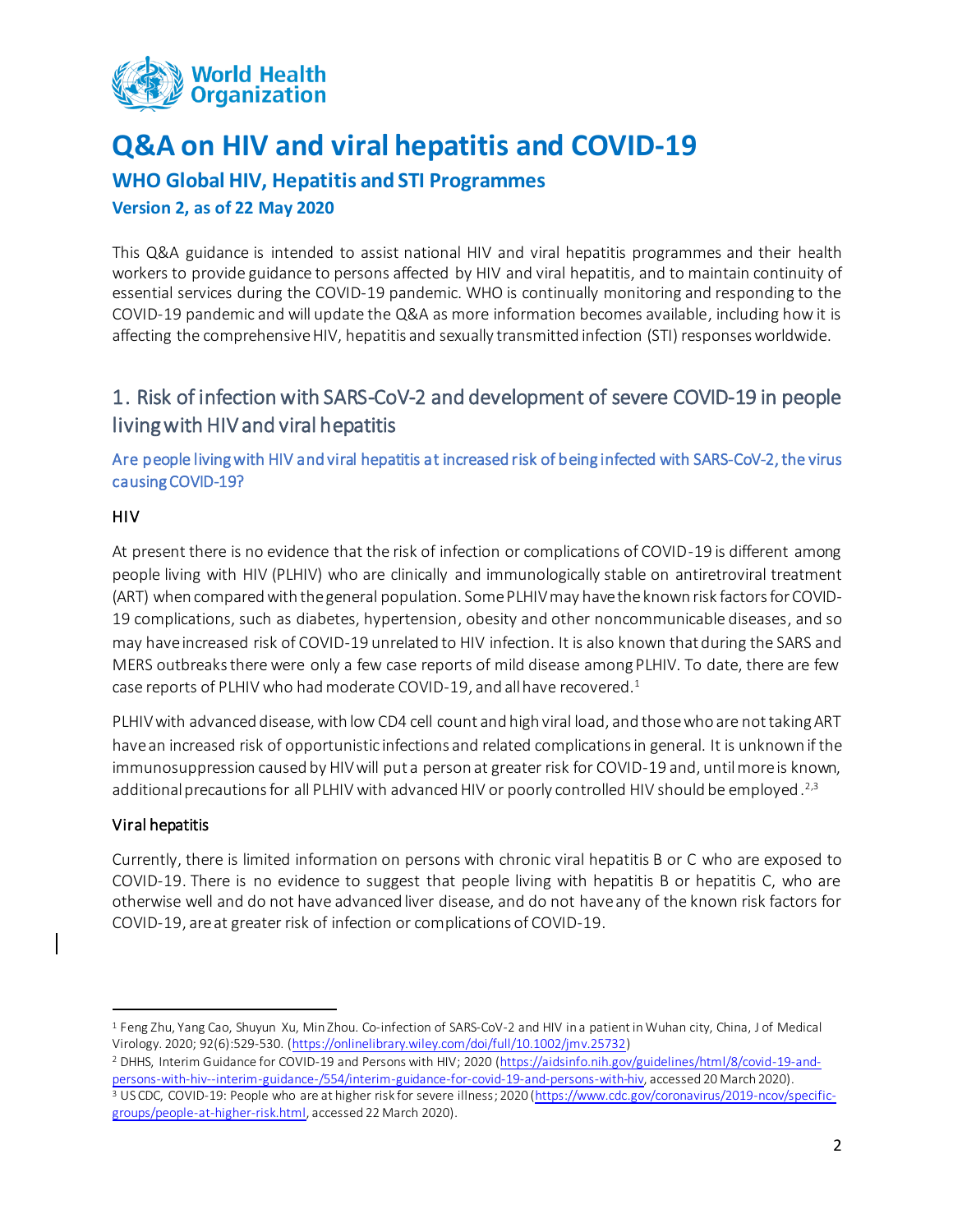

**WHO Global HIV, Hepatitis and STI Programmes**

### **Version 2, as of 22 May 2020**

People who have developed advanced liver disease (including decompensated cirrhosis) or have deteriorating health as a result of hepatitis B or C infection or another cause, or who have had a liver transplant, may well be at higher risk of serious illness from COVID-19. This is regardless of the underlying cause and in the absence of other conditions such as diabetes or cardiovascular disease. This group of individuals have poor immune function and worse outcomes from acute respiratory distress syndrome than the rest of the critically ill population.<sup>4,5</sup> People who have ongoing health conditions as a result of previous chronic hepatitis C infection may also be at higher risk, despite having been cured of their infection.

All individualswith underlying liver disease or risks for liver disease should be considered the same as other high-risk groups, and they should be especially vigilant in protecting themselves from contracting COVID-19, as they are at risk of more serious illness.

## <span id="page-2-0"></span>2. Preventing COVID-19 in people living with HIV and viral hepatitis

#### What measures should be taken by persons with chronic disease, including advanced liver disease or PLHIV?

At present, it is advised that people with advanced liver disease and PLHIV with advanced disease, those with low CD4 cell count and high viral load, and PLHIV who are not taking ART should adhere very strictly to physical distancing measures in order to protect themselves. These include:

- Avoid contact with anyone who is displaying possible symptoms of COVID-19, such as high temperature, continuous cough, chills with shaking, new loss of taste or smell, and/or shortness of breath or difficulty breathing.
- Avoid non-essential use of public transport.
- Work from home when possible.
- Avoid gatherings of any size especially in closed spaces, either public or private.
- Avoid gatherings with friends and family and limit face-to-face interaction. Instead, keep in touch using remote technology such as phone, internet, and social media.
- Use telephone or online services to contact a doctor or other essential services.

In addition, people with significant liver disease and PLHIV are recommended to receive vaccinations against influenza and pneumococcal disease.

 $\ddot{\phantom{a}}$ <sup>4</sup> Boettler T, Newsome PN, Mondelli MU, Maticic M, Cordero E, Cornberg M et al. Care of patients with liver disease during the COVID-19 pandemic: EASL-ESCMID position paper, JHEP Reports; 2020. (DOI[: https://doi.org/10.1016/j.jhepr.2020.100113\)](https://doi.org/10.1016/j.jhepr.2020.100113)

<sup>5</sup> Gacouin A, Locufier M, Uhel F, Letheulle J, Bouju P, Fillatre P et al. Liver cirrhosis is independently associated with 90-day mortality in ARDS patients. Shock 2016; 45: 16–21.

[<sup>\(</sup>https://journals.lww.com/shockjournal/Fulltext/2016/01000/Liver\\_Cirrhosis\\_is\\_Independently\\_Associated\\_With.4.aspx](https://journals.lww.com/shockjournal/Fulltext/2016/01000/Liver_Cirrhosis_is_Independently_Associated_With.4.aspx) )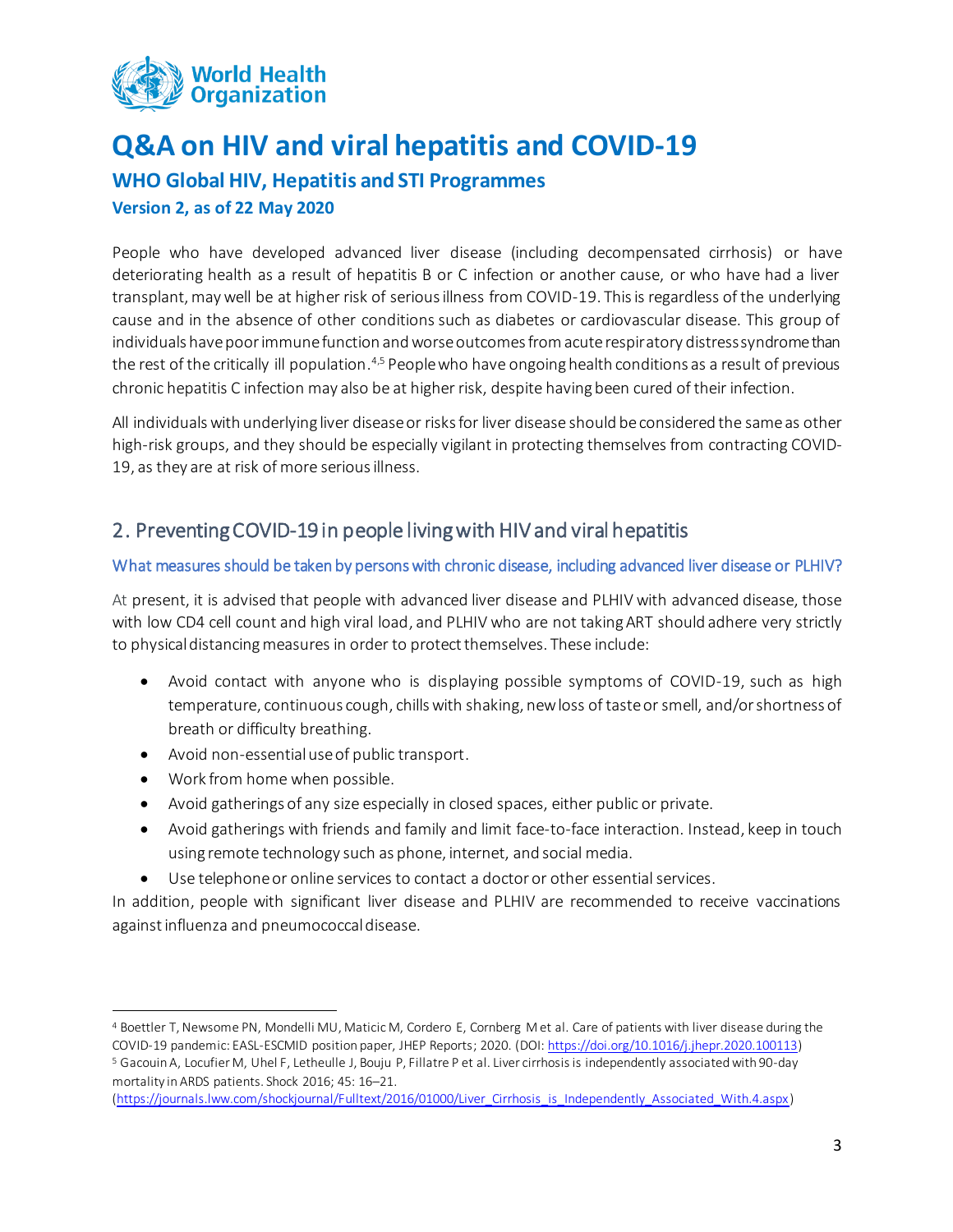

**WHO Global HIV, Hepatitis and STI Programmes**

**Version 2, as of 22 May 2020**

 $\ddot{\phantom{a}}$ 

These recommendations are in addition to basic [WHO-recommended protective measures](https://www.who.int/emergencies/diseases/novel-coronavirus-2019/advice-for-public) for the general population.

## <span id="page-3-0"></span>3. HIV, pregnancy, and COVID-19

### Can pregnant or postpartum women living with HIV transmit the SARS-CoV2 to their unborn child or infant?

There are few data on the clinical presentation of COVID-19 in specific populations, such as children and pregnant women, <sup>6</sup> but findings from a small published study suggest that there is currently no evidence for intrauterine infection caused by vertical transmission in women who develop COVID-19 pneumonia in late pregnancy.<sup>7</sup> However, transmission after birth via contact with infectious respiratory secretions is a concern. Infants born to mothers with suspected, probable, or confirmed COVID-19 should be fed according to standard infant feeding guidelines,<sup>8</sup> while applying necessary precautions for infection prevention and control. As with all suspected or confirmed COVID-19 cases, symptomatic mothers who are breastfeeding or practicing skin-to-skin contact or kangaroo mother care should practice respiratory hygiene, including during feeding (for example, use of a medical mask when near a child if the mother has respiratory symptoms), perform hand hygiene before and after contact with the child, and routinely clean and disinfect surfaces with which the symptomatic mother or other household members have been in contact. 9

### Should pregnant and breastfeeding women living with HIV with COVID-19 and their newborns be managed differently?

There is currently no known difference between the clinical manifestations of COVID-19 in pregnant or breastfeeding women and other patients; similarly, there are no known differences in risk of fetal compromise or severe neonatal illness between pregnant or breastfeeding women with or without COVID-19. Pregnant and recently pregnant women with suspected or confirmed COVID-19 should be treated with supportive and management therapies, taking into account the immunologic and physiologic adaptations during and after pregnancy which may overlap with COVID-19 symptoms.

<sup>6</sup> Clinical management of severe acute respiratory infection (SARI) when COVID-19 disease is suspected: Interim guidance. Geneva: World Health Organization; 2020. [\(https://www.who.int/publications-detail/clinical-management-of-severe-acute](https://www.who.int/publications-detail/clinical-management-of-severe-acute-respiratory-infection-when-novel-coronavirus-(ncov)-infection-is-suspected)[respiratory-infection-when-novel-coronavirus-\(ncov\)-infection-is-suspected\)](https://www.who.int/publications-detail/clinical-management-of-severe-acute-respiratory-infection-when-novel-coronavirus-(ncov)-infection-is-suspected)

<sup>7</sup> Huijun Chen, Juanjuan Guo, Chen Wang, Fan Luo, Xuechen Yu, Wei Zhang et al. Clinical characteristics and intrauterine vertical transmission potential of COVID-19 infection in nine pregnant women: a retrospective review of medical records; 2020. (DOI: [https://doi.org/10.1016/S0140-6736\(20\)30360-3\)](https://doi.org/10.1016/S0140-6736(20)30360-3)

<sup>8</sup> Global strategy for infant and young child feeding. Geneva: World Health Organization; 2003. [\(https://apps.who.int/iris/bitstream/handle/10665/42590/9241562218.pdf\)](https://apps.who.int/iris/bitstream/handle/10665/42590/9241562218.pdf)

<sup>9</sup> Centres for Disease Control and Prevention. Coronavirus Disease 2019 (COVID-19), Considerations for inpatient obstetric healthcare settings; 2020. [\(https://www.cdc.gov/coronavirus/2019-ncov/hcp/inpatient-obstetric-healthcare-guidance.html\)](https://www.cdc.gov/coronavirus/2019-ncov/hcp/inpatient-obstetric-healthcare-guidance.html)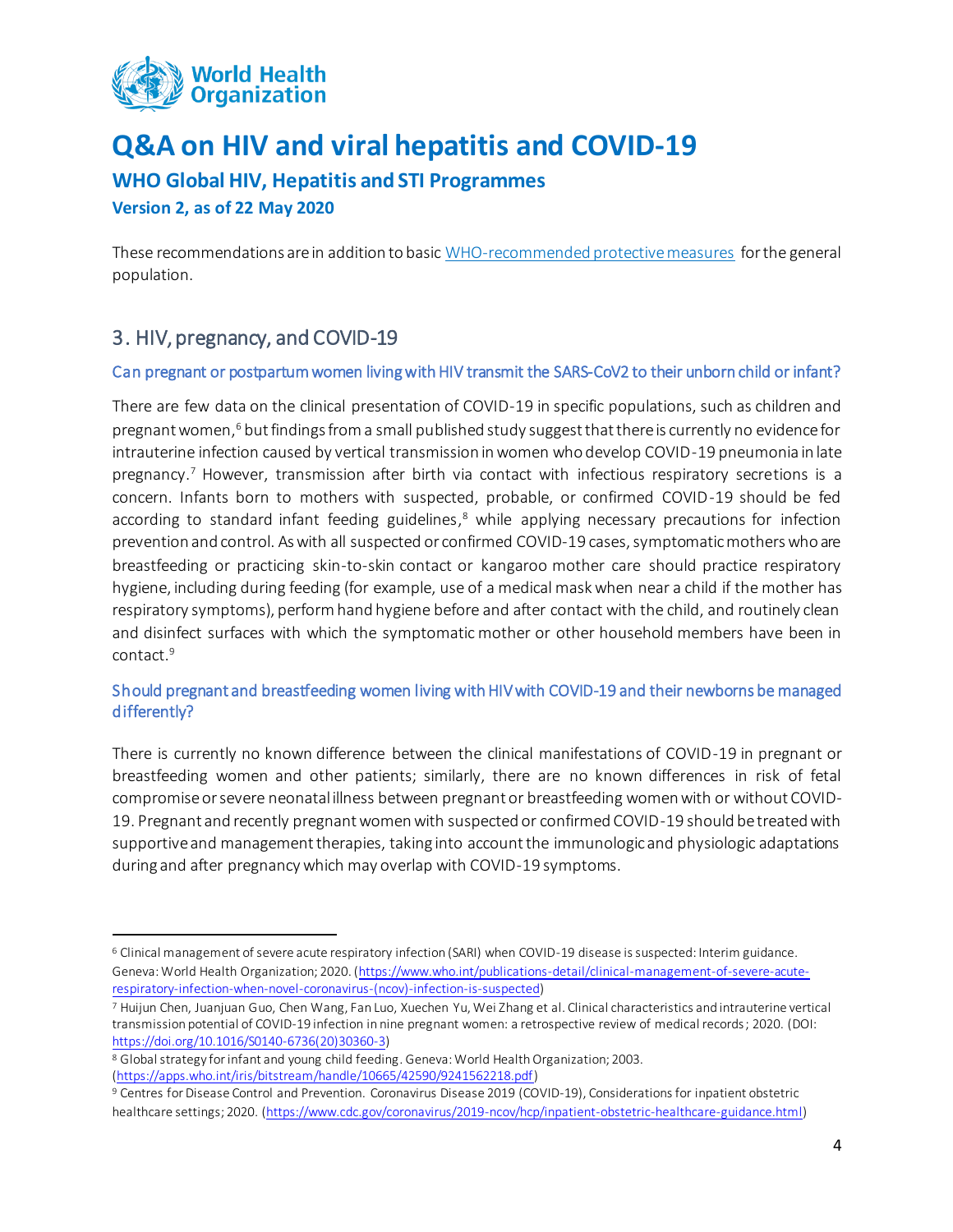

**WHO Global HIV, Hepatitis and STI Programmes**

**Version 2, as of 22 May 2020**

Data are limited, but until more evidence is available special consideration should be given to pregnant women with concomitant medical illnesses who could be infected with COVID-19. There have been no reported deaths in pregnant women,<sup>10</sup> however COVID-19 testing of symptomatic pregnant women may need to be prioritized to enable access to specialized care. All recently pregnant women with COVID-19 or who have recovered from COVID-19 should be provided with information and counselling on safe infant feeding and appropriate infection prevention and control (IPC) measures to prevent COVID-19 virus transmission. 11

With suspected (under investigation) or confirmed disease, management is similar to that for non-pregnant patients with appropriate isolation of cases that are under investigation or confirmed. Obstetric facilities must be notified and prepared noting that each infant born to any mother with confirmed COVID-19 should be considered a 'person under investigation' (PUI) and should be isolated according to the IPC guidance for PUIs. Currently, it is unknown whether newborns with COVID-19 are at increased risk for severe complications.

## <span id="page-4-0"></span>4. TB/HIV and COVID-19

 $\ddot{\phantom{a}}$ 

#### How can we distinguish between TB and COVID-19 among PLHIV?

Symptoms of tuberculosis (TB) and COVID-19 may overlap as discussed in the WHO TB [and COVID-19](https://www.who.int/tb/COVID_19considerations_tuberculosis_services.pdf)  [information note;](https://www.who.int/tb/COVID_19considerations_tuberculosis_services.pdf) however there are also differences. It is not known if COVID-19 symptoms are different among people living with HIV so, as with other patients presenting with symptoms suggestive of either COVID-19 or TB, the patient should be assessed according to that guidance.

### How does WHO recommend ART initiation be offered in patients with TB symptoms in this COVID-19 pandemic situation, to avoid multiple visits to health facilities?

HIV services should not be disrupted, including the process of ART initiation, due to a shift in service approaches during the COVID-19 pandemic, particularly forpatients with advanced HIV disease. ART should be initiated according to usual timing although follow-up and monitoring may utilize eHealth and mHealth strategies to the extent possible, based on patient need and availability of the technology. It is noted that in-person peer-support group meetings, as well as other support activities that require a gathering of groups, will likely not continue at this time. Every effort should be made to protect patients and health

<sup>10</sup> Royal College of Obstetricians and Gynaecologists. Coronavirus (COVID-19) infection and pregnancy. Information for healthcare professionals, version 8: Updated 17 April 2020. [\(https://www.rcog.org.uk/coronavirus-pregnancy\)](https://www.rcog.org.uk/coronavirus-pregnancy)

<sup>11</sup> Clinical management of severe acute respiratory infection (SARI) when COVID-19 disease is suspected: Interim guidance. Geneva: World Health Organization, 2020. [\(https://www.who.int/docs/default-source/coronaviruse/clinical-management-of](https://www.who.int/docs/default-source/coronaviruse/clinical-management-of-novel-cov.pdf)[novel-cov.pdf\)](https://www.who.int/docs/default-source/coronaviruse/clinical-management-of-novel-cov.pdf)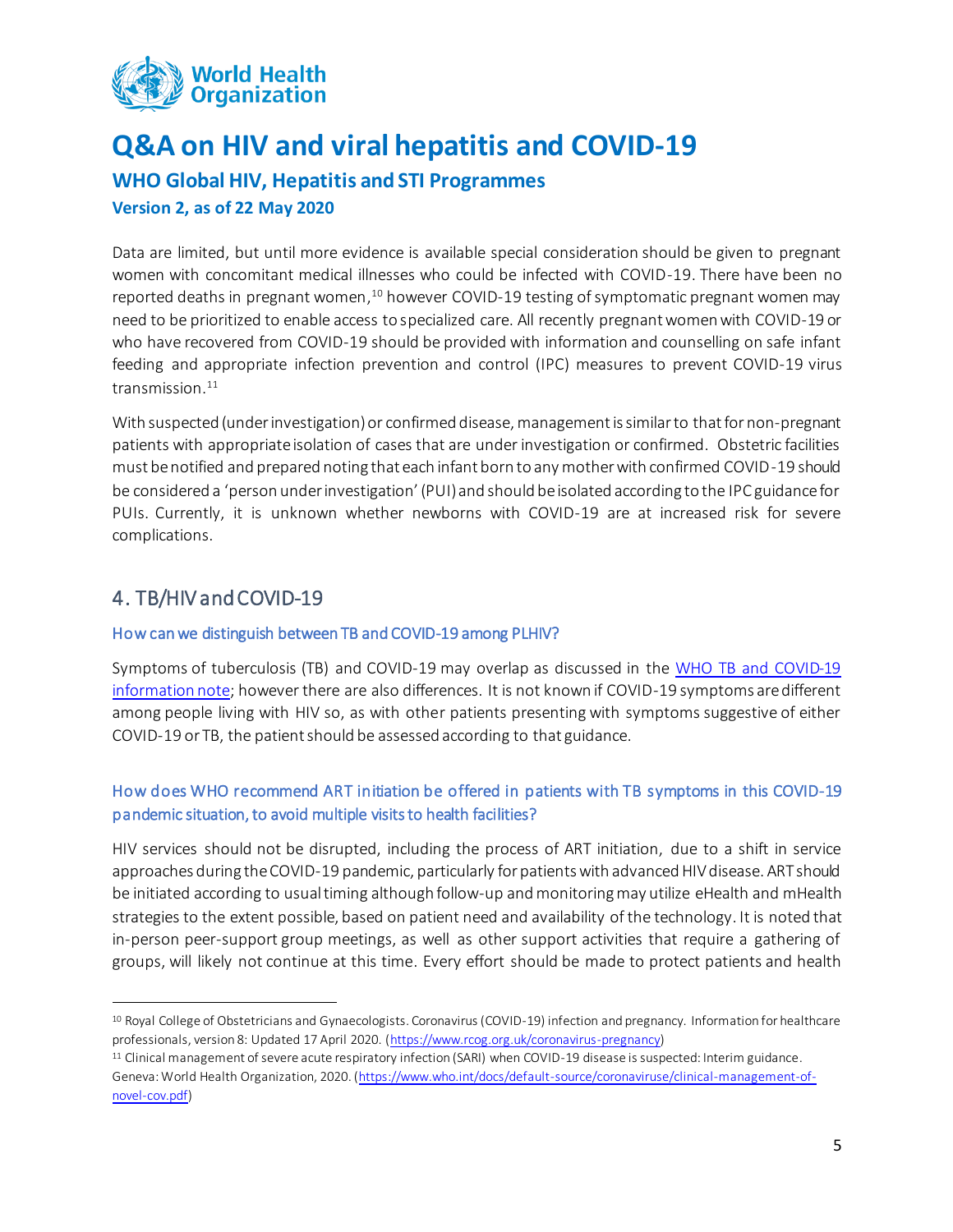

### **WHO Global HIV, Hepatitis and STI Programmes**

#### **Version 2, as of 22 May 2020**

workers from acquiring COVID-19 through strengthened IPC measures in facilities and at the community level.

#### How will COVID-19 affect contact tracing and community outreach for TB and HIV treatment?

Usual community-based services may be compromised during the COVID-19 pandemic due to physical distancing recommendations. Use of telephone communications and digital health technologies may be needed to support patients on TB treatment, and trace contacts.

## <span id="page-5-0"></span>5. Continuity of HIV, viral hepatitis and STI prevention, testing and treatment services in the context of the COVID-19 pandemic

There have been reports of different types of disruptions to HIV, hepatitis and STI services since the onset of the COVID-19 pandemic. Thesehavebeen due largely to a shift in resources and services to focus on the COVID-19 response, control measures such as lockdown and curfews, or a lack of public transport. The effects of these disruptions include reduced uptake of services for assessment, treatment and follow-up visits leading to disruption of ongoing treatment; lack of transport for lab samples as courier companies are not able to maintain services; and interruption of HIV and hepatitis surveillance activities. There have also been anecdotal reports of some disruption in the supply chain for medicines, due to suspension of importation and exportation of goods.

### How can programmes generally ensure continued access to HIV, hepatitis and STI services during the COVID-19 pandemic?

It is important to assure continuous access to essential HIV, viral hepatitis and STI prevention, testing and treatment services even when movement restrictions are part of the public health response to the COVID-19 pandemic. While delivery of essential services can and should be maintained, they will need to be reorganized, respecting physicaldistancing and other core COVID-19 controlmeasures. Some commodities may be provided through community distribution points, pharmacies, grocery stores, and vending machines, and in some settings though internet and postal systems. Supplies can also be provided in larger quantities for longer time periods.

It is crucial to guarantee the safety of health-care workers, including community and peer health workers, as well as clients, through appropriate PPE, hand hygiene, respiratory hygiene, and physical distancing measures. Adaptations such as increased use of phone calls and digital tools (e.g. videos, websites, social media, and text messages) can be considered.

Vulnerable populations, including members of key populations and homeless or displaced people, may be at increased risk of infection because of additional comorbidities, reduced ability to practice restricted movement or physical distancing, and limited access to health services.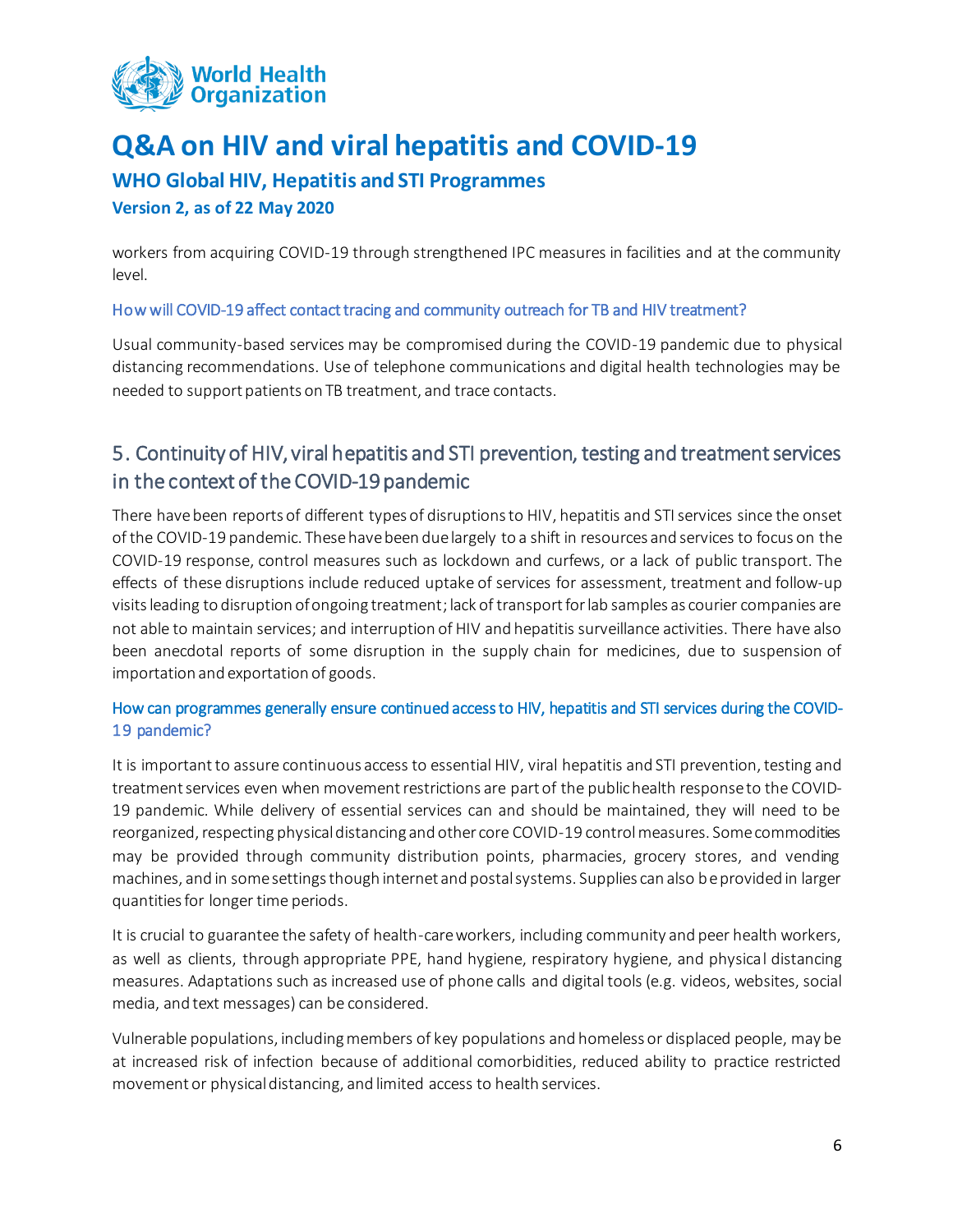

### **WHO Global HIV, Hepatitis and STI Programmes**

#### **Version 2, as of 22 May 2020**

It is critical that services that reach these populations such as community-based services, drop-in centres and outreach services can continue providing life-saving prevention (distribution of condoms, needles and syringes), testing and treatment (in particular take-home medications for opioid dependence such as methadone and buprenorphine) while ensuring the safety of staff and clients.

More specifically, while access to essential services should be maintained, evidence-based measures to reduce possible transmission should be considered, adapted and implemented. These include: 12

- applying standard precautions for all patients (including ensuring that all patients cover their nose and mouth with a tissue or elbow when coughing or sneezing, offering a medical mask to patients with suspected COVID-19 infection while they are waiting in the service, provide instruction on appropriate hand hygiene etc.);
- health-care and outreach workers, as well as peer educators and clients should apply hand-hygiene measures;
- ensuring triage, early recognition, and source control (isolating patients with suspected SAR-CoV2 infection)
- ensuring there is adequate ventilation in all areas in the health-care facility;
- maintaining spatial separation of at least 1 meter between all patients within all types of services;
- following cleaning and disinfection procedures consistently and correctly;
- dispensing medicines (for treatment of HIV, TB and other chronic conditions such as opioid dependence, and for pre-exposure prophylaxis [PrEP]) for longer periods allowing reduced frequency of patient visits;
- considering reduction of services to the most critical ones (provision of essential treatment and prevention services; services such as counselling sessions may be reduced or adapted).

#### <span id="page-6-0"></span>Continuity of prevention services

 $\ddot{\phantom{a}}$ 

#### Is it important to consider HIV, viral hepatitis and STI prevention during the COVID-19 pandemic?

Supporting continuity of supply chains for critical prevention commodities should be prioritized. The COVID-19 response will continue to absorb resources and disrupt supplies, and it will lead to reduced production of some health products including condoms and needles and syringes. This situation will continue for the foreseeable future. It is therefore critical to include key HIV, viral hepatitis and STI prevention supplies and contraceptive supplies as part of essential commodity security plans. This includes male and female condoms, lubricants, clean needles and syringes, Hep B vaccine, and PrEP as well as contraceptives. Community engagement, including through virtual platforms, should be prioritized to

<sup>12</sup> Adapted from: Infection prevention and control during health care when novel coronavirus (nCoV) infection is suspected: Interim guidance. Geneva: World Health Organization, 2020[. https://www.who.int/publications-detail/infection-prevention-and](https://www.who.int/publications-detail/infection-prevention-and-control-during-health-care-when-novel-coronavirus-(ncov)-infection-is-suspected-20200125)[control-during-health-care-when-novel-coronavirus-\(ncov\)-infection-is-suspected-20200125](https://www.who.int/publications-detail/infection-prevention-and-control-during-health-care-when-novel-coronavirus-(ncov)-infection-is-suspected-20200125)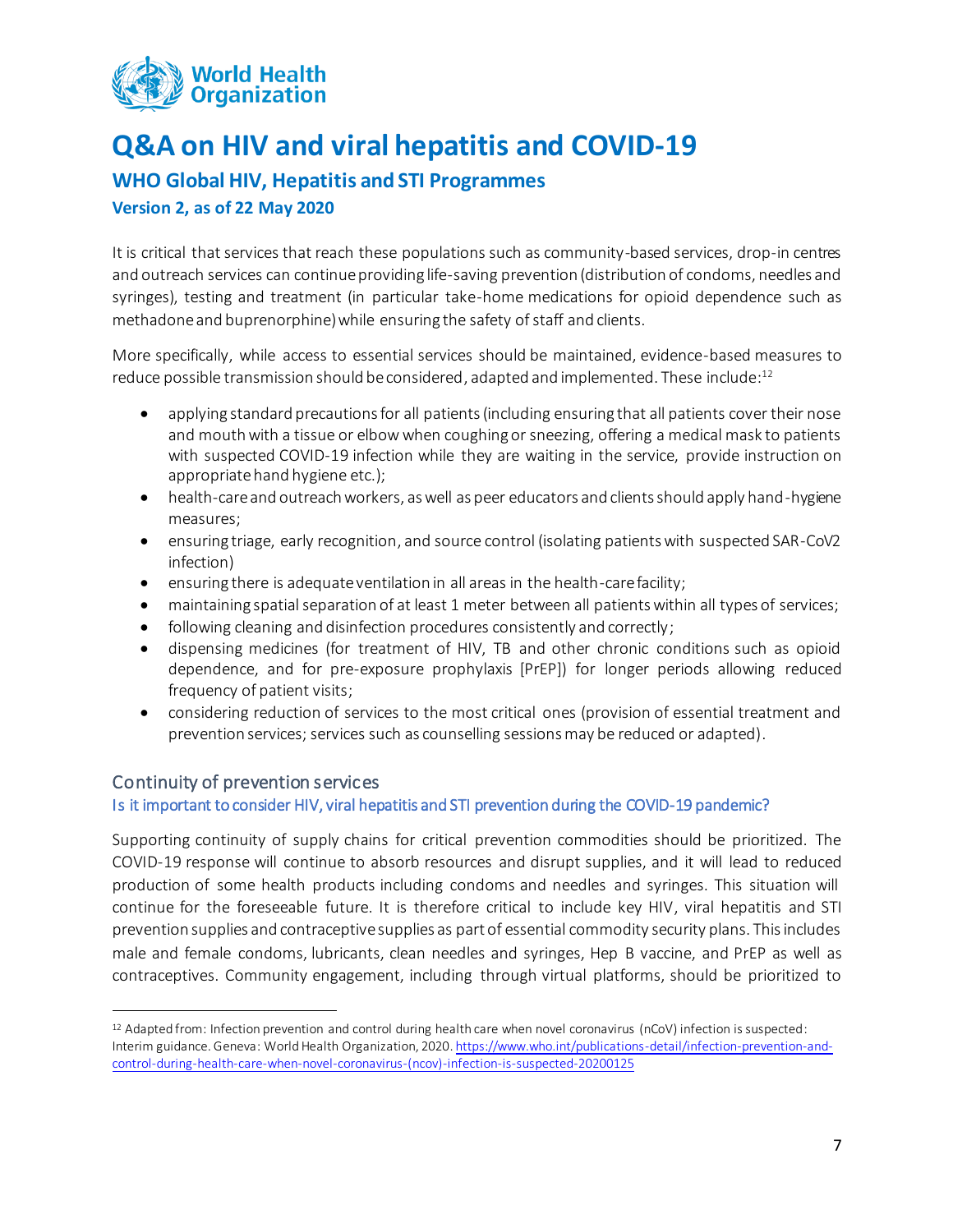

### **WHO Global HIV, Hepatitis and STI Programmes**

#### **Version 2, as of 22 May 2020**

ensure that real-time information about the availability of commodities is shared with national and local level programme managers.

#### How can HIV, viral hepatitis and STI prevention be delivered safely?

Integrated prevention service delivery is critical for reaching people with and vulnerable to HIV, viral hepatitis and STIs. Many prevention, care and treatment services for HIV, viral hepatitis and STIs rely on strong contributions from the community, and peer outreach workers and community health-care workers provide a broad range of services.

Essential prevention services for HIV, viral hepatitis and STIs must be continued. These include:

- providing access to condoms for prevention of HIV, HBV, and STI;
- harm reduction programming for people who inject drugs—including needle and syringe programs (NSP) and referral and support for opiate substitution therapy (OST);
- hepatitis B immunization, including timely birth dose;
- prevention of mother-to-child transmission of HIV, HBV and syphilis;
- testing of donated blood for HIV, HBV, HCV, and syphilis.

The most essential services, including outreach services, can and should be maintained, but they will need to be reorganized, respecting physical distancing and other core COVID-19 control measures. Some commodities may be provided through community distribution points, pharmacies, grocery stores, and vending machines, and in some settings though internet and postal systems. Supplies can also be provided in larger quantities for longer time periods.

#### Should some prevention interventions be temporarily delayed or repurposed during the COVID-19 response?

Every effort should be made to ensure that prevention interventions that do involve mass gatherings are temporarily delayed or modified during the COVID-19 response. Community theatre and education events, film festivals and similar activities will need to be suspended. The community focus of many voluntary medical male circumcision (VMMC) programmes means they may need to be delayed while mass gatherings are reduced; in those contexts, clinical staff may be deployed to other services. VMMC facility space may be repurposed and some of the personal protective equipment (PPE) used in these services may be used for health workers providing COVID-19-related essential services. In addition, VMMC programmes have built competencies that may support the COVID-19 response in East and southern African countries such as general IPC including hand hygiene, the development of person-centered messages, and the capacity of community health workers to reach community leaders and men with health messages. VMMC services will need to be restored after resources can be redirected, or resupplied in the case of PPE, back to VMMC services.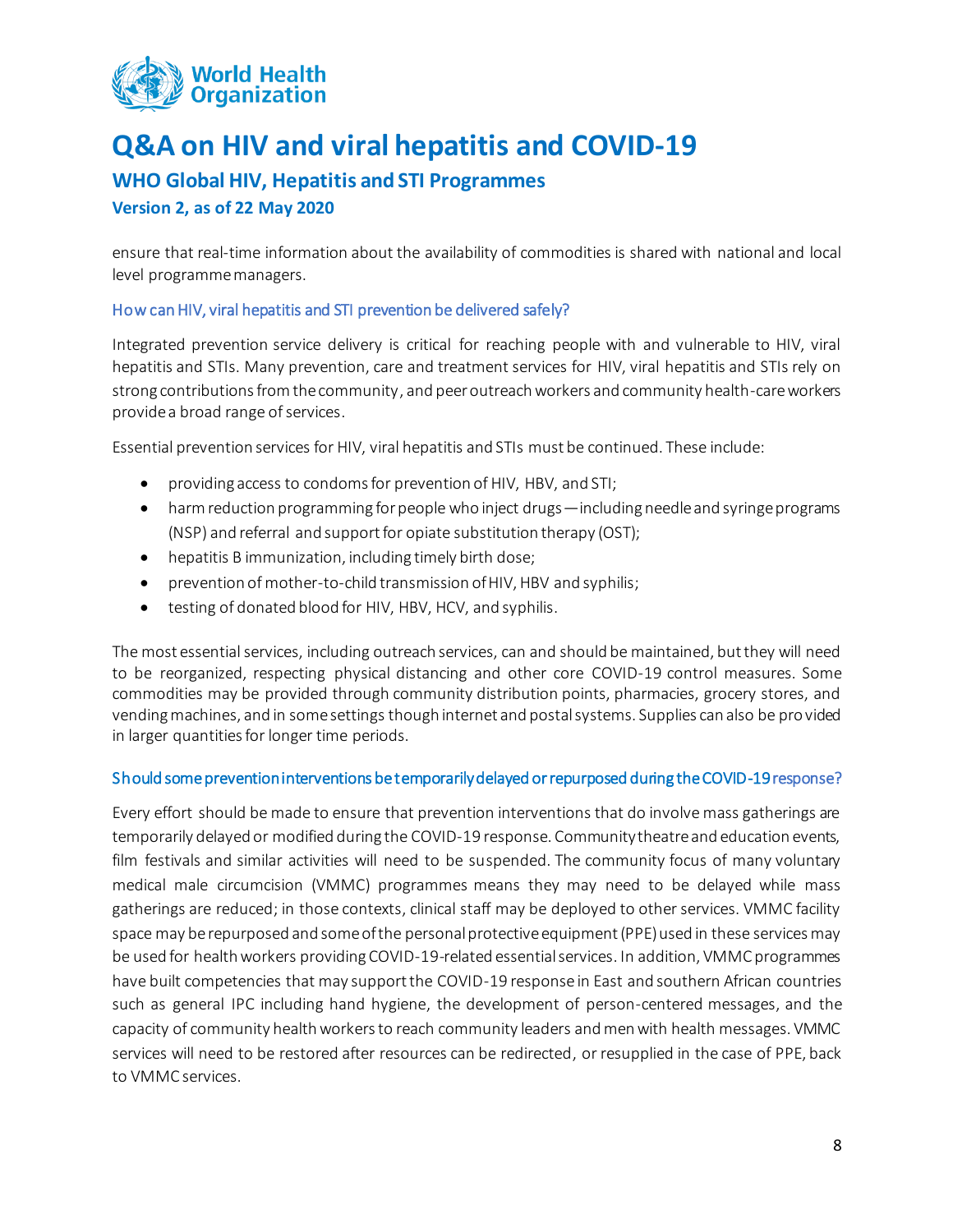

## **Q&A on HIV and viral hepatitis and COVID-19 WHO Global HIV, Hepatitis and STI Programmes**

#### **Version 2, as of 22 May 2020**

Decisions regarding the provision of PrEP services will likely be made at a local level. Experienced PrEP users may similarly be given multi-month prescriptions according to national guidance. Individuals initiating PrEP should continue to return for a 1-month follow-up testing and clinic visit before receiving multi-month prescriptions. This is to rule out acute HIV infection, assess adverse effects and determine intention to continue PrEP use. However, flexibility for the 1-month visit can be considered for motivated clients who have not had a recent (in the past 3 weeks) potential exposure to HIV. These decisions could be made on a case-by-case basis between providers and clients initiating PrEP for the first time.

Further information on maintaining HIV prevention services in the time of COVID-19 and other resources can be found on [the Global HIV Prevention Coalition website](https://hivpreventioncoalition.unaids.org/).

### <span id="page-8-0"></span>Continuity of HIV testing services

#### Should countries continue HIV testing services?

It is important to continue to support people with undiagnosed HIV to get tested and linked to ART by ensuring continuous access to HIV testing services (HTS). PLHIV with advanced disease and those not taking ART must be identified as a priority because they are at high risk for poor health outcomes and will continue to transmit HIV to partners and from mother to child. They may also have increased risk for serious illness with COVID-19 infection if they remain undiagnosed and do not initiate ART. HIV self-testing (HIVST) is an important tool to maintain, and possibly scale up, HIV screening. Settings where patients are being screened for COVID-19 can also offer HIV testing, especially if patients report they have never tested or not tested in the past year.

For HIVST, ensure clear messaging is provided on who to call with a reactive test as it may not be possible to seek immediate follow-up services safely at local health facilities while COVID-19 control measures are in place.

For ART initiation, PLHIV with COVID-19 should be started on ART on the day of diagnosis, at the location of the diagnosis, and provided a 3-month supply at initiation to reduce the need to visit a health facility while COVID-19 remains a risk, with greater emphasis placed on testing and ART initiation outside of facilities (e.g. through outreach and mobile services). If it is not possible to initiate ART on the same day as diagnosis, the client should be referred and scheduled to start at a community service point or through mobile outreach.

#### Should countries prioritize some HTS approaches?

Facility-based HTS that are part of ongoing critical clinical services should continue and be prioritized. These include testing pregnant women for HIV and syphilis in antenatal care, early infant diagnosis (EID) of HIV-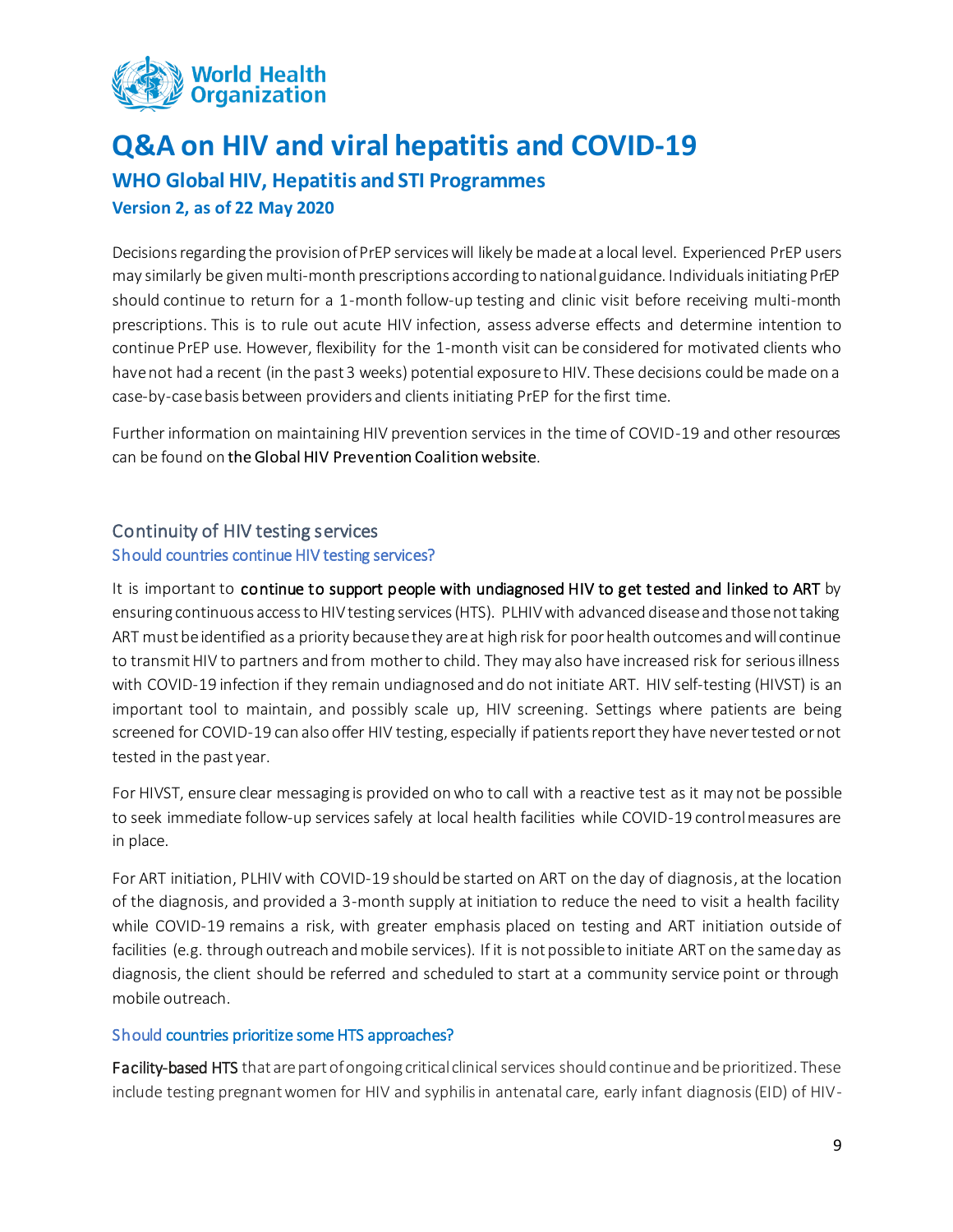

## **Q&A on HIV and viral hepatitis and COVID-19 WHO Global HIV, Hepatitis and STI Programmes Version 2, as of 22 May 2020**

exposed children and testing for individuals with symptoms or conditions indicative of HIV, or with related co-infections (TB, STIs, hepatitis), co-morbidities or malnutrition. Testing as part of ongoing programmes for key populations and other vulnerable populations may continue but should be adapted to reduce inperson contact and may need to be paused depending on local context and guidance from authorities.

#### Community-based, mobile and outreach HTS models should be managed with greater caution and adapted

to comply with national authorities' recommendations on physical distancing. The frequency of community or outreach visits, number of clients participating in outreach sessions, and pattern of participation (e.g. staggered to minimize contact) can be adapted depending on local context and guidance from authorities.

#### *See question on* HIV *partner services (index/family testing) below.*

#### Should assisted partner notification, provider-assisted referral, or other partner services continue?

Partner services (often called index or family testing) may continue to be offered as a way of reaching the partners and biological children of PLHIV who are presenting at facilities. However, approaches to testing will need to take into consideration the need for physical distancing and use of PPE by providers. Adaptations will be required, such as increased use of phone calls and contactless distribution of HIVST kits, with confirmatory testing in the facility only for those with reactive HIVST results if other options are not available. It is critical that the safety of HTS providers, outreach workers and clients is ensured during testing procedures and that contacts and community members are not placed at increased risk for COVID-19 during the pandemic.

In-person provider-assisted referral at people's homes or in the community should be discouraged and will likely be paused or restricted in many countries. Partners and family members who are informed of possible exposure may need to test at a later date, once COVID-19 restrictions are relaxed. Alternatively, they could be offered HIVST kits where available. If phone tracing is not possible, as often is the case with key populations, in-person provider-referral with provision of HIVST kits, or a message to test later, would be acceptable.

Providers can use phone calls as an opportunity to educate about COVID-19 symptoms, physical distancing, hand hygiene, and other key messages as these evolve. They should also incorporate messages on calls that people should not come to the facility if having any symptoms consistent with COVID-19 unless needing care for their COVID-19 or other urgent symptoms.

#### Can we leverage partner/index/family and testing approaches for HIV to do contact tracing for COVID-19?

It may be possible to adapt training and implementation materials created for HIV partner services (index/family testing) to develop programmes for COVID-19 contact tracing because several key elements are similar. These include ensuring participation is non-coercive and voluntary and: 1) eliciting contacts; 2)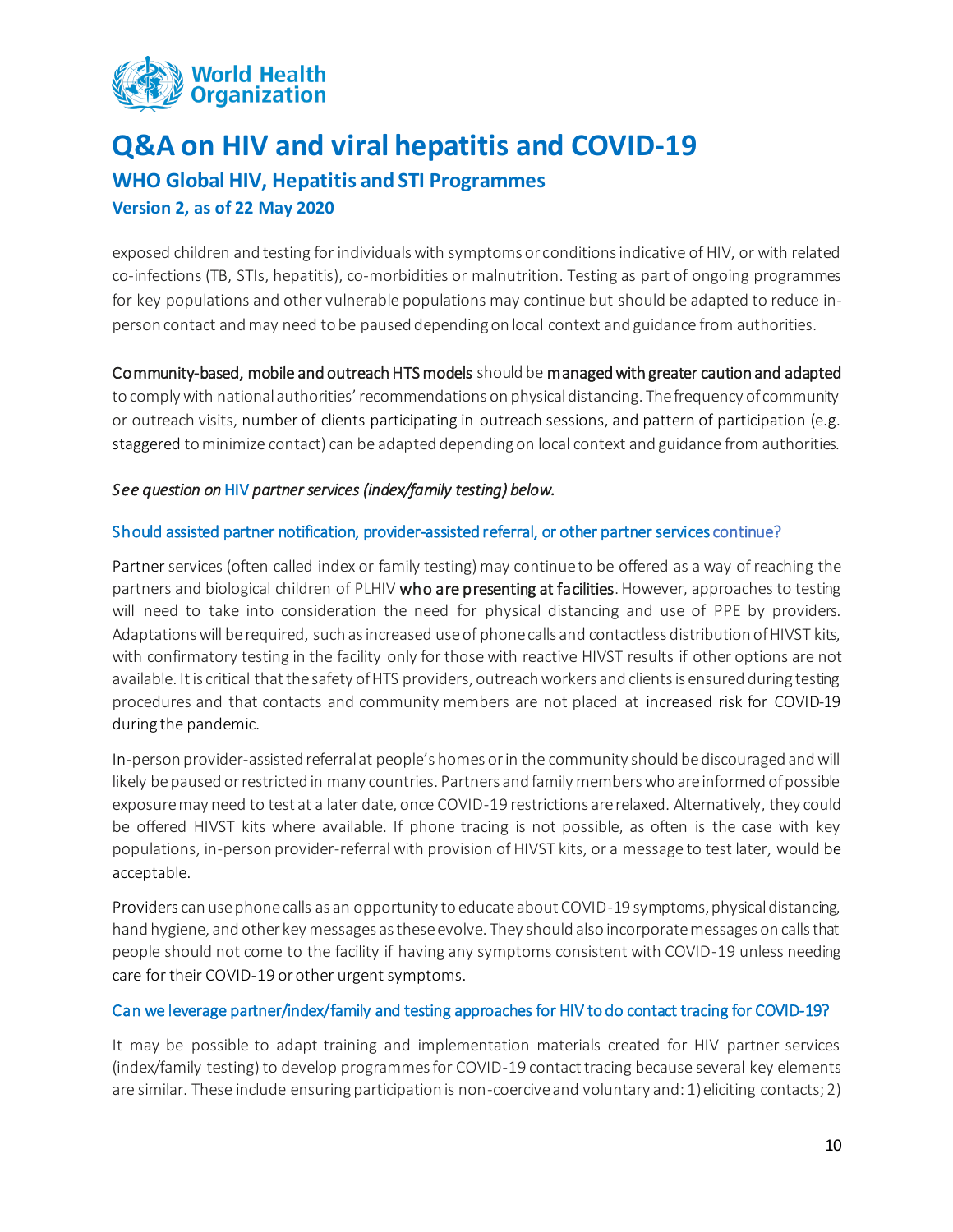

### **WHO Global HIV, Hepatitis and STI Programmes**

#### **Version 2, as of 22 May 2020**

conducting phone or in-person tracing; 3) communicating key messages to contacts. Existing materials that train providers to perform these core activities, and that stress confidentiality, privacy, effective communication and professionalism, will be needed for COVID-19 tracing. Approaches to partner/index/family training for HIV can be used for COVID-19 contact tracing such as active learning with role play, supervision with regular support and feedback, and monitoring of tracing calls and visits to ensure accuracy and appropriateness of messages.

#### How can HIV self-testing be leveraged to assure ongoing access to HTS?

HIVST can play an important role in ensuring continuity of HTS. In addition to personal use of HIVST kits, self-tests may also be provided to sexual and/or drug injecting partners of people with HIV (partner services), and to the social contacts of key populations (social network-based testing). In some high HIV burden settings, pregnant women may also deliver HIVST kits to their male partners. It is important to strategically implement HIVST by prioritizing areas and populations with the greatest needs and gaps in testing coverage.

While many countries have developed and are implementing HIVST policies, several countries have yet to introduce HIVST. In the context of COVID-19, countries should consider how to quickly overcome policy, regulatory and procurement barriers to routine implementation of HIVST. See [latest WHO guidance on](https://www.who.int/publications-detail/consolidated-guidelines-on-hiv-testing-services-for-a-changing-epidemic)  [HIVST.](https://www.who.int/publications-detail/consolidated-guidelines-on-hiv-testing-services-for-a-changing-epidemic)

#### Which HIVST distribution models can be considered in the context of COVID-19?

A number of HIVST models can be used to ensure ongoing access to HIV testing and can be adapted to the local COVID-19 context:

- Clients seeking HTS at facilities can be given HIVST kits for use within the facilities or for later use to reduce facility burden and minimize contact with health-care workers.
- In high HIV burden settings, HIVST kits can be given to women presenting for ANC so they can provide a kit to their male partner.
- People with HIV can be provided with HIVST kits to distribute to their sexual and/or drug injecting partners when provider-assisted referral is not feasible.
- Members of key population communities, HIV-positive or HIV-negative, can be provided HIVST kits to distribute to their sexual and/or drug injecting partners, peers or social contacts while practicing physical distancing measures.
- Consider placing HIVST kits and other prevention materials (condoms, lubricants and relevant educational materials) at an accessible place for clients to take to minimize contact.
- HIVST kits may be distributed through community-based fixed sites or through mobile outreach as long as appropriate precautions are undertaken.
- HIVST availability through online platforms, retail outlets, pharmacies and vending machines.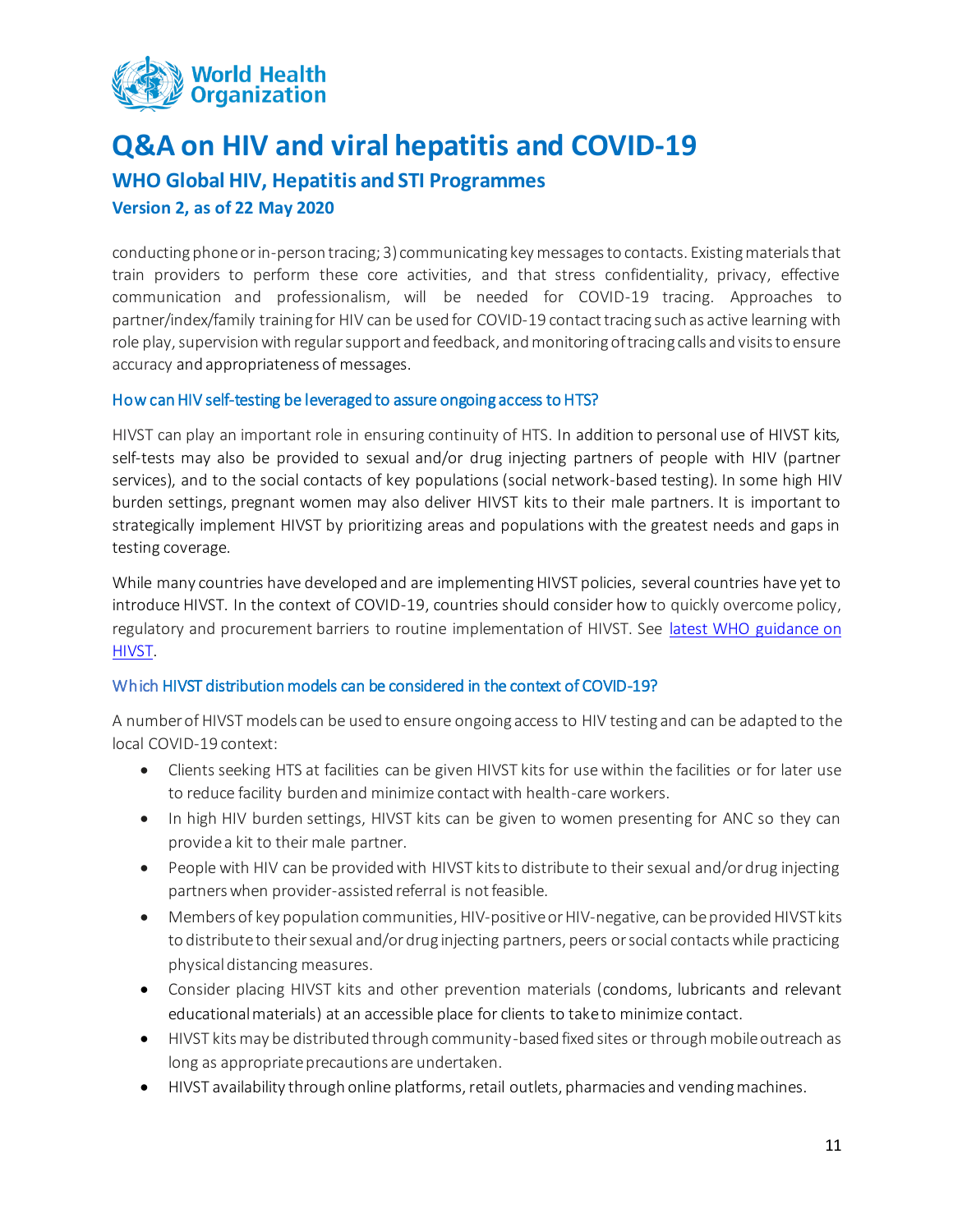

### **WHO Global HIV, Hepatitis and STI Programmes**

**Version 2, as of 22 May 2020**

• Community-based HIVST distribution may be scaled down or paused while COVID-19 restrictions are in place.

All programmes using HIVST, as with standard HTS, need to ensure confirmatory HTS is available for those with a reactive test. This is essential for diagnosing and treating all people with HIV.

- *Further information on HIVST can be assessed using the following resources on the WHO HIVST webpage at[: https://www.who.int/hiv/topics/self-testing/en/](https://www.who.int/hiv/topics/self-testing/en/)*
- *2019 WHO guidelines* including HIVST*:* [https://www.who.int/hiv/mediacentre/news/hts-info](https://www.who.int/hiv/mediacentre/news/hts-info-app/en/)[app/en/.](https://www.who.int/hiv/mediacentre/news/hts-info-app/en/)
- *2019 HIVST policy brief:* [https://www.who.int/publications-detail/consolidated-guidelines-on-hiv](https://www.who.int/publications-detail/consolidated-guidelines-on-hiv-testing-services-for-a-changing-epidemic)[testing-services-for-a-changing-epidemic](https://www.who.int/publications-detail/consolidated-guidelines-on-hiv-testing-services-for-a-changing-epidemic)

### <span id="page-11-0"></span>Continuity of treatment services

What temporary strategies can programmes use to support continuity of treatment and follow-up?

- Use of multi-monthly prescriptions and/or courier companies to ensure continuity of treatment services.
	- $\circ$  HIV: An adequate supply of medicines should be provided to all clinically stable adults, adolescents, children, and pregnant and breastfeeding women as well as members of key populations (people who inject drugs, sex workers, men who have sex with men, transgender people and people living in prisons and closed settings) who can benefit from simplified ART delivery models that include multi-month prescriptions (from 3–6 monthly supply). This reduces the frequency of visits to clinical settings and ensures continuity of treatment during possible disruptionsto freedom of movement and clinic schedules during the COVID-19 outbreak. Experienced PrEP users may similarly be given multi-month prescriptions according to national guidance. Individuals initiating PrEP should continue to return for a 1-month follow up testing and clinic visit before receiving multi-month prescriptions.
	- $\circ$  Viral hepatitis: An adequate supply of medicines should also be provided to all clinically stable patients on treatment to ensure treatment continuation (3-6 monthly supply for hepatitis B) or completion (12 or 24 weeks for hepatitis C), to reduce unnecessary clinic visits to collect medicines, especially given restrictions on movement and public transport during the COVID-19 outbreak. In many countries, approval has been given for longer-term dispensing of medications to patients for all chronic diseases, including for viral hepatitis during COVID-19. There may also be a need to establish a system to deliver medication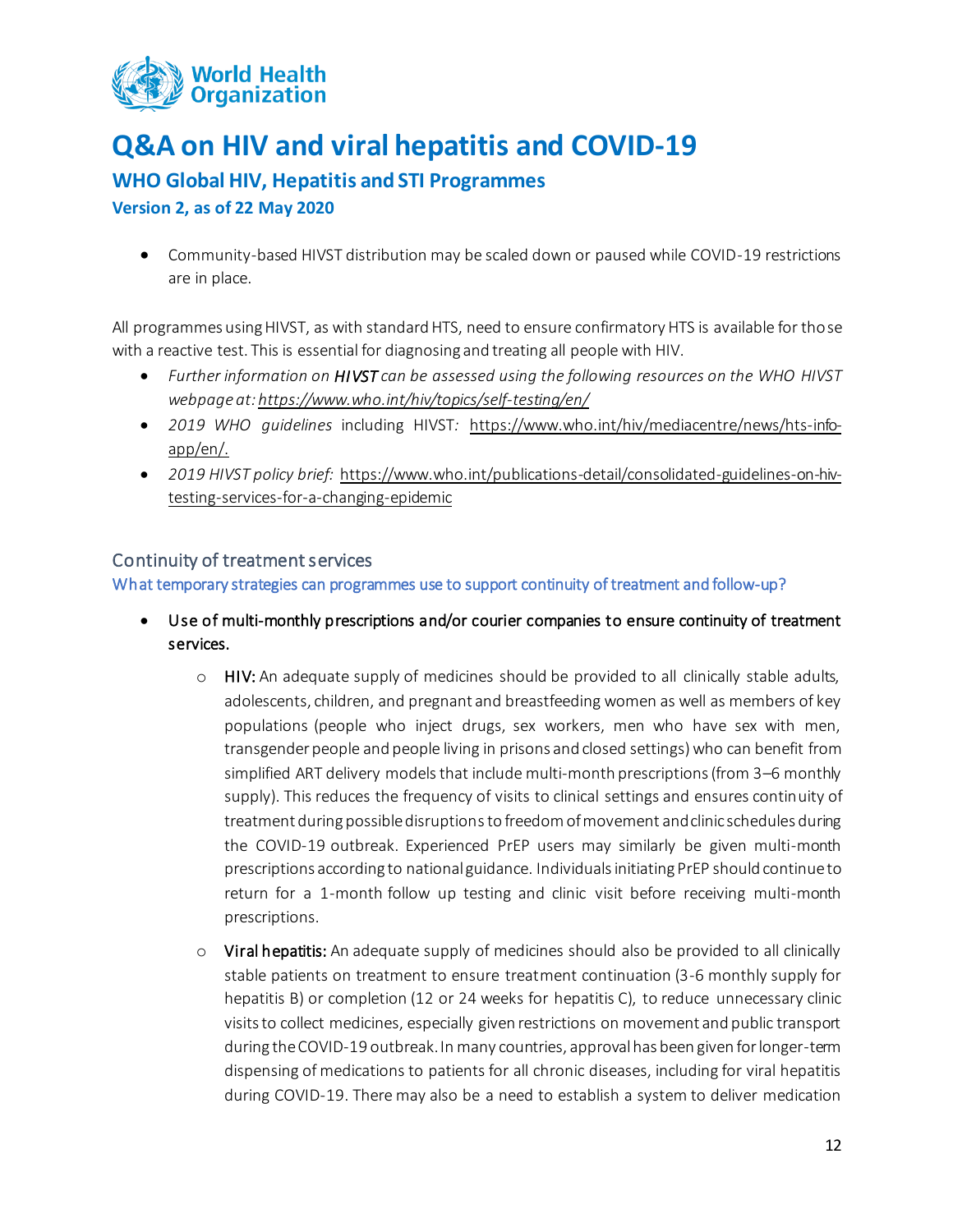

**WHO Global HIV, Hepatitis and STI Programmes**

**Version 2, as of 22 May 2020**

 $\overline{a}$ 

directly to patients' homes, through use of courier companies, or engagement with community-based services, pharmacies, and outreach workers including lay health workers.

- o Sexually transmitted infections: Depending on the context, STI services may not be considered an essential service. However, patients with STI symptoms should be managed syndromically<sup>13</sup> as much as possible. Where limited STI services are possible, strict physical distancing measures should be ensured. Limit number of clinic attendees and visits through on-line appointment bookings to manage patients and limit patient flow. Virtual STI case management through web-based or phone-based clinical services may be considered in collaboration with pharmacies that can dispense treatment based on WHO guidance. Targeted STI screening through home-based sample collection that can be sent to a designated laboratory for testing, with test results and treatment provided through on-line or mobile phone services, can be explored. Expedited partner notification (providing the same treatment to sex partners) should be explored with the STI patients to prevent reinfection, but should be balanced with the potential for negative consequences such as domestic violence. Screening of pregnant women for HIV, HBV and syphilis should be maintained as an essential service where antenatal care services are available.
- $\circ$  TB: Efforts to reduce encounters with health facilities should continue, and programmes should transition to multi-month prescription strategies, if not already underway, and align visits for HIV and TB treatment. As highlighted in the [TB information note,](https://www.who.int/tb/COVID_19considerations_tuberculosis_services.pdf) adequate stocks of TB medicines should be provided to all patients to take home to ensure treatment completion without having to visit treatment centres unnecessarily to collect medicines. Use of digital health technologies should be intensified to support patients and programmes through improved communication, counselling, care, and information management, among other benefits. Community delivery of medications may also be considered where feasible. Provision of TB preventive treatment should continue, and as above, follow-up should minimize health-care facility visits and utilize digital health technologies and telephone communications to the extent possible.
- o Opioid Agonists Maintenance Treatment: Treatment and care for people with substance use disorders must continue during times of physical distancing, quarantine, 'lockdown'

<sup>&</sup>lt;sup>13</sup> WHO Guidelines for the management of sexually transmitted infections. Geneva: World Health Organization, 2004. <https://www.who.int/hiv/pub/sti/pub6/en/>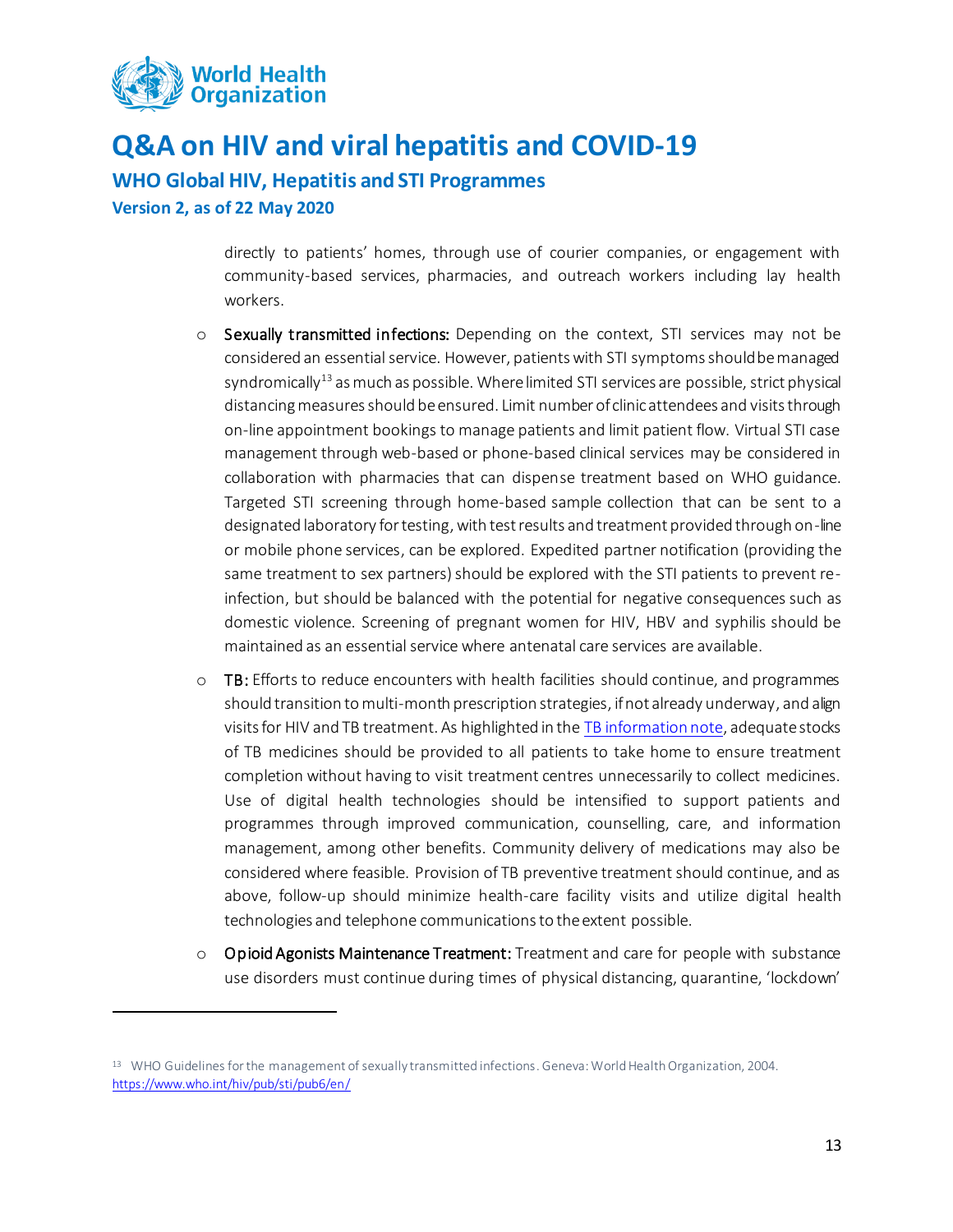

**WHO Global HIV, Hepatitis and STI Programmes**

**Version 2, as of 22 May 2020**

and health service disruptions. This is particularly crucial for those receiving Opioid Agonists Maintenance Treatment (OAMT) with methadone or buprenorphine. Take-home doses of medications can be introduced and provided for longer periods. Clients should be properly informed about the changes in the practice and receive appropriate support in case of uncertainty and concerns. Access to medicines should be arranged for patients who are not eligible for take-home medication, those who live in long-term institutions, and for those in prisons or hospitalized for in-patient treatment or rehabilitation. In cases where a client with opioid use disorder receiving OAMT is quarantined at home or self-isolating with suspected COVID-19, it is important to ensure he/she has uninterrupted access to medicines. Methadone or buprenorphine should either be provided for the whole duration of isolation as take-home medication or delivered periodically to the client's home by a nurse, doctor, or local pharmacy employee (a "doorstep" delivery) with proper consideration of staff safety and potential of diversion. Psychosocial support can be provided to those in isolation via web-based services or phones.

- Use of proactive planning, procurement and supply management. Appropriate planning and monitoring are needed to ensure procurement and supply of antiretrovirals (ARVs) and hepatitis medicines as well as diagnostics and prevention commodities to meet ongoing needs.
- Maintaining systems and database for monitoring and evaluation of patients, including a register of patients awaiting viral load, treatment assessment, or monitoring of HIV and HBV viral suppression, or HCV cure with a plan for how they will be reached in future.

## <span id="page-13-0"></span>6. Antiretrovirals and COVID-19

#### Can antiretrovirals be used to treat COVID-19?

Several studies have suggested that patients infected with SARS-CoV-2, the virus causing COVID-19, and the related coronavirus infections (SARS-CoV and MERS-CoV) usually had good clinical outcomes with almost all cases recovering fully. In some cases, patients were given an antiretroviral drug, lopinavir boosted with ritonavir (LPV/r). These studies were mostly carried out in HIV-negative individuals.

It is important to note that these studies using LPV/r had limitations. The studies were small; timing, duration and dosing for treatment were varied; and most patients received co-interventions/co-treatments that may have contributed to the reported outcomes.

While the evidence of benefit of using ARVs to treat coronavirus infections is of very low certainty, serious side effects were rare. Among PLHIV, the routine use of LPV/r as treatment for HIV is associated with several side effects of moderate severity. However, as the duration of treatment in patients with coronavirus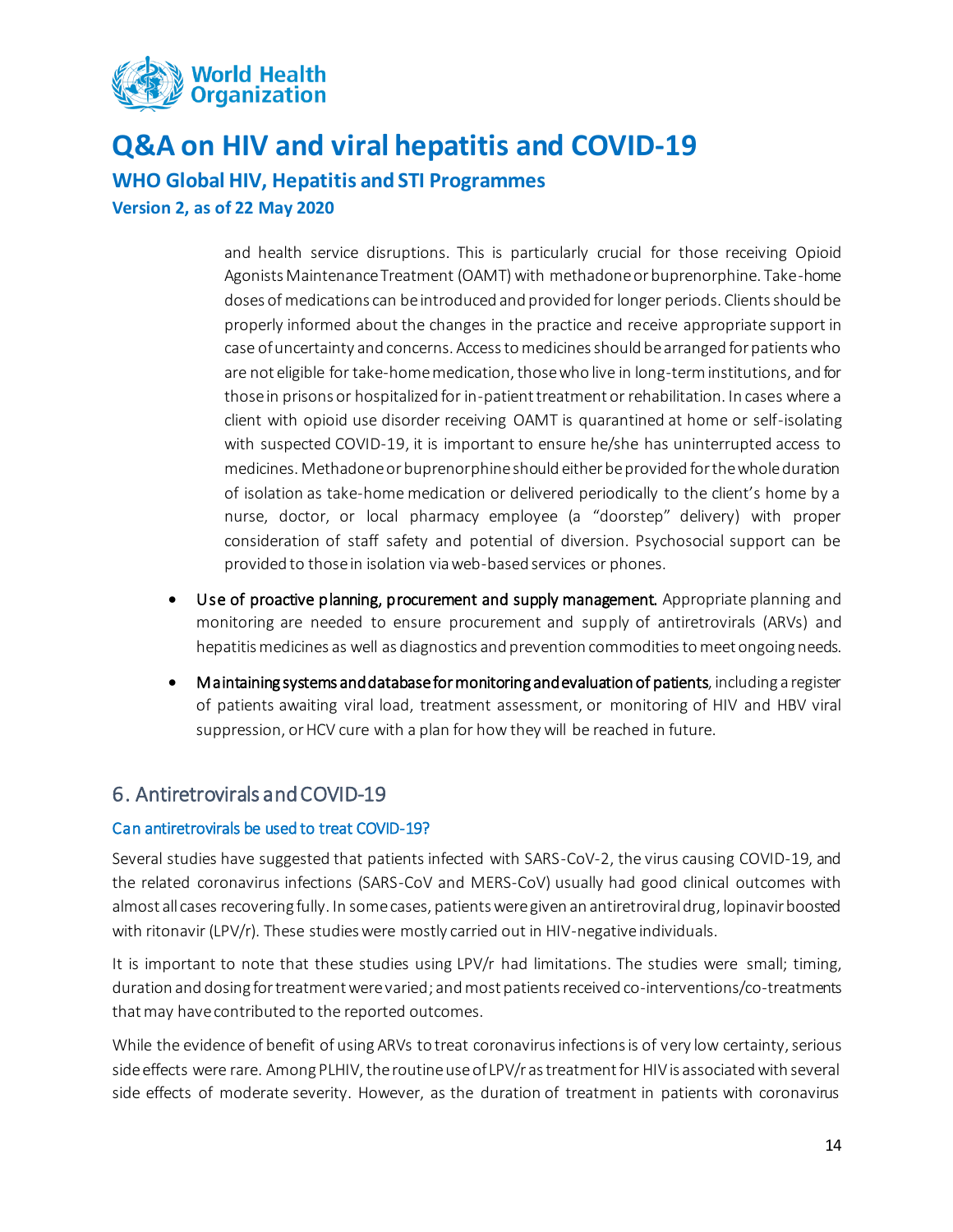

### **WHO Global HIV, Hepatitis and STI Programmes**

#### **Version 2, as of 22 May 2020**

 $\overline{a}$ 

infections was generally limited to a few weeks, these occurrences can be expected to be infrequent or less than that reported from routine use.

#### Can antiretrovirals be used to prevent SARS-CoV-2 infection?

Two studies have reported the use of LPV/r as post-exposure prophylaxis for SARS-CoV and MERS-CoV. One of these studies suggested that the occurrence of MERS-CoV infection was lower among health workers receiving LPV/r compared to those who did not receive any drugs; the other study found no cases of SARS - CoV infection among 19 PLHIV hospitalized in the same ward with SARS patients, of whom 11 were on ART. Again, the certainty of the evidence is very low due to small sample size, variability in drugs provided, and uncertainty regarding intensity of exposure.

#### What studies on treatment and prevention of COVID-19 with antiretrovirals are being planned?

Several randomized trials are planned to assess the safety and efficacy of using antiretroviral drugs—mainly LPV/r—for treating COVID-19, in combination with other drugs. Results are expected from mid-2020 onwards.

### What are the major drug interactions between antiretrovirals and current experimental therapies for COVID-19?

ATV/r and LPV/r may increase concentrations of chloroquine or hydroxychloroquine, but to a moderate extent. Since LPV/r and chloroquine or hydroxychloroquine can cause QT prolongation, ECG monitoring is recommended when co-administering these agents. Detailed information and recommendations for drug interactions of ARVs and other medicines with experimental COVID-19 therapies are available at <https://www.covid19-druginteractions.org/> .

#### What is WHO's position on the use of antiretrovirals for the treatment of COVID-19?

Currently, there is insufficient data to assess the effectiveness of LPV/r or other ARVs for treating COVID-19. <sup>14</sup> Several countries are evaluating the use of LPV/r and other ARVs and we welcome the results of these investigations. Again, as part of WHO's response to the outbreak, the WHO R&D Blueprint<sup>15</sup> has been activated to accelerate evaluation of diagnostics, vaccines and therapeutics for this novel coronavirus. WHO has also designed a set of procedures to assess the performance, quality and safety of medical technologies during emergency situations.

<sup>14</sup> Ford N, Vitoria M, Rangaraj A, Norris SL, Calmy A, Doherty M. Systematic review of the efficacy of antiretroviral drugs against SARS, MERS or COVID-19: initial assessment. J Int AIDS Soc, 2020; 23:e25489. <https://onlinelibrary.wiley.com/doi/pdf/10.1002/jia2.25489>

<sup>15</sup> R&D Blueprint and COVID-19. Geneva: World Health Organization, 2020. [https://www.who.int/blueprint/priority-diseases/key](https://www.who.int/blueprint/priority-diseases/key-action/novel-coronavirus/en)[action/novel-coronavirus/en](https://www.who.int/blueprint/priority-diseases/key-action/novel-coronavirus/en) /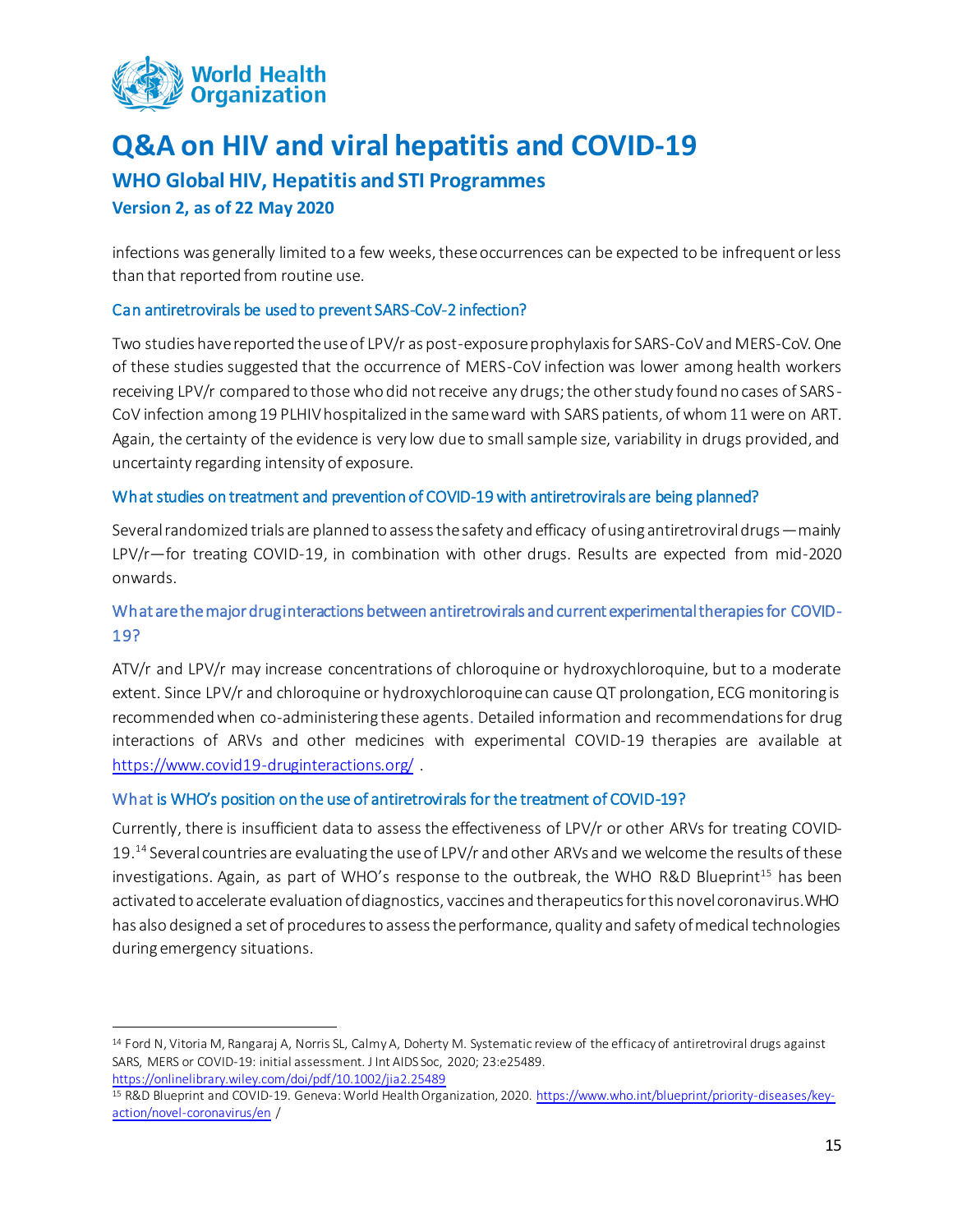

**WHO Global HIV, Hepatitis and STI Programmes**

**Version 2, as of 22 May 2020**

 $\overline{a}$ 

### If countries use antiretrovirals for COVID-19, are there concerns about treatment shortages for people living with HIV?

Antiretrovirals are an efficacious and highly tolerable treatment for PLHIV. The ARV LPV/r is currently being investigated as a possible treatment for COVID-19. If they are to be used for the treatment of COVID-19, a plan should be in place to ensure there is adequate and continuous supply to cover the needs of all PLHIV already using LPV/r and those who will need to begin treatment. However, a relatively small proportion of PLHIV are on regimens which include LPV/r, since it is recommended as an alternative second-line option according to WHO's HIV treatment guidelines. Any country that allows the use of HIV medicines for the treatment of COVID-19 must ensure that an adequate and sustainable supply is in place.

#### Should countries modify their drug optimization efforts for infants and children?

Due to the current COVID-19 epidemic, the timelines for approval and introduction of new paediatric ARV products are increasingly uncertain, so it is critical that programs not wait to use optimal regimens containing LPV/r or dolutegravir (DTG) that are available now.<sup>16</sup> This ensures infants and children will be on the most effective regimens to restore immune function. Guidance should be developed at the country level based on current guidelines and available stocks of paediatric ARVs. Key aspects to consider include:

- For patients on NNRTI-containing regimens who have suspected failure, immediately switch them to an LPV/r or DTG-containing regimen with an appropriate NRTI backbone without waiting for viral load results. (If failing on ABC/3TC switch to AZT/3TC, if failing on AZT/3TC switch to ABC or TDF depending on weight of the child).
- For children who are on AZT/3TC/NVP, continue this regimen ONLY if viral suppression has been documented within the past six months and stocks of AT/3TC/NVP are available. Otherwise immediately switch them to ABC/3TC/LPV/r if <20 kg and ABC/3TC/DTG if 20-30 kg. Adolescents weighing 30 kg or more should be on TLD.
- For children <20 kg who are clinically stable on an EFV-based regimen, they may remain on their current regimen until they reach 20 kg and can transition to DTG 50 mg.
- For patients receiving new regimens or ARV formulations, follow-up via phone should be conducted within four weeks of visit and caregivers should be provided with printed administration instructions to follow at home.

<sup>16</sup> Update of recommendations on first- and second-line antiretroviral regimens. Geneva: World Health Organization, 2019. [https://urldefense.proofpoint.com/v2/url?u=https-3A\\_\\_apps.who.int\\_iris\\_bitstream\\_handle\\_10665\\_325892\\_WHO-2DCDS-](https://urldefense.proofpoint.com/v2/url?u=https-3A__apps.who.int_iris_bitstream_handle_10665_325892_WHO-2DCDS-2DHIV-2D19.15-2Deng.pdf&d=DwMFAg&c=G2MiLlal7SXE3PeSnG8W6_JBU6FcdVjSsBSbw6gcR0U&r=-Lj7BjahwJSmFqLaTq8nNFf06fSKihzZLZMQBEBKtMw&m=ZpIyWirNi_5FX2p3D6upIu9lLPOMqqMbZrWSsUdKroY&s=TbrGlYUW74teowl9t3clN2bmaBd0BbI3QH62MN8QJXs&e=)[2DHIV-2D19.15-2Deng.pdf&d=DwMFAg&c=G2MiLlal7SXE3PeSnG8W6\\_JBU6FcdVjSsBSbw6gcR0U&r=-](https://urldefense.proofpoint.com/v2/url?u=https-3A__apps.who.int_iris_bitstream_handle_10665_325892_WHO-2DCDS-2DHIV-2D19.15-2Deng.pdf&d=DwMFAg&c=G2MiLlal7SXE3PeSnG8W6_JBU6FcdVjSsBSbw6gcR0U&r=-Lj7BjahwJSmFqLaTq8nNFf06fSKihzZLZMQBEBKtMw&m=ZpIyWirNi_5FX2p3D6upIu9lLPOMqqMbZrWSsUdKroY&s=TbrGlYUW74teowl9t3clN2bmaBd0BbI3QH62MN8QJXs&e=) [Lj7BjahwJSmFqLaTq8nNFf06fSKihzZLZMQBEBKtMw&m=ZpIyWirNi\\_5FX2p3D6upIu9lLPOMqqMbZrWSsUdKroY&s=TbrGlYUW74te](https://urldefense.proofpoint.com/v2/url?u=https-3A__apps.who.int_iris_bitstream_handle_10665_325892_WHO-2DCDS-2DHIV-2D19.15-2Deng.pdf&d=DwMFAg&c=G2MiLlal7SXE3PeSnG8W6_JBU6FcdVjSsBSbw6gcR0U&r=-Lj7BjahwJSmFqLaTq8nNFf06fSKihzZLZMQBEBKtMw&m=ZpIyWirNi_5FX2p3D6upIu9lLPOMqqMbZrWSsUdKroY&s=TbrGlYUW74teowl9t3clN2bmaBd0BbI3QH62MN8QJXs&e=) [owl9t3clN2bmaBd0BbI3QH62MN8QJXs&e=](https://urldefense.proofpoint.com/v2/url?u=https-3A__apps.who.int_iris_bitstream_handle_10665_325892_WHO-2DCDS-2DHIV-2D19.15-2Deng.pdf&d=DwMFAg&c=G2MiLlal7SXE3PeSnG8W6_JBU6FcdVjSsBSbw6gcR0U&r=-Lj7BjahwJSmFqLaTq8nNFf06fSKihzZLZMQBEBKtMw&m=ZpIyWirNi_5FX2p3D6upIu9lLPOMqqMbZrWSsUdKroY&s=TbrGlYUW74teowl9t3clN2bmaBd0BbI3QH62MN8QJXs&e=)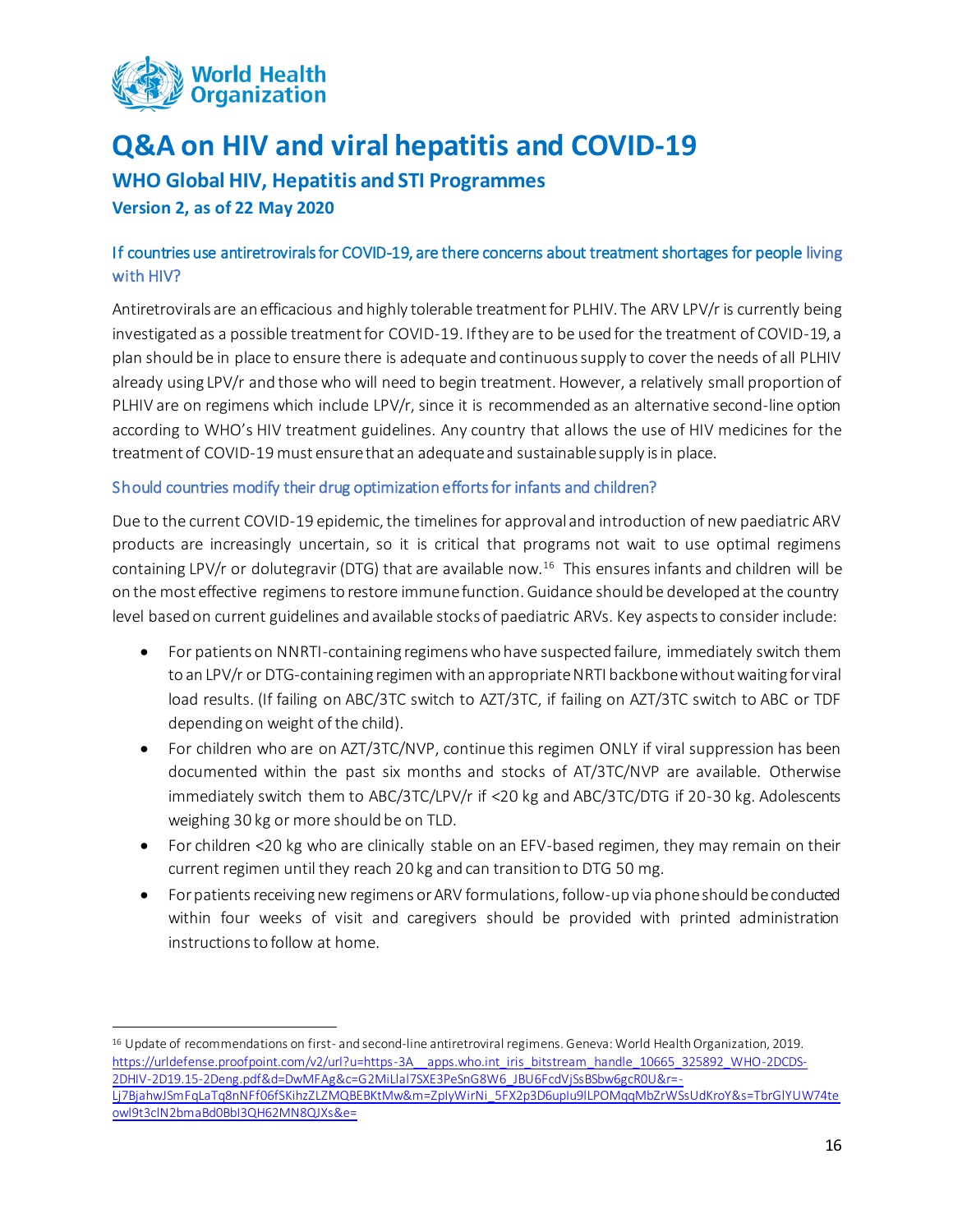

### **WHO Global HIV, Hepatitis and STI Programmes**

**Version 2, as of 22 May 2020**

- Rapidly quantify stock available at the national, district and facility level and determine how many months of paediatric ARVs may be dispensed to patients to reduce the number of facility visits needed.
- If sufficient stocks of paediatric ARVs are available the following dispensing schedules may be used:
	- o Three months of ARVs should be dispensed to all current patients below 20 kg.
	- o Six months of ARVs should be dispensed to all patients weighing 20 kg or more.
- For younger children under three years who are at the upper end of a weight band at the time of evaluation, health-care workers should estimate if they may require a dose adjustment before their next visit and prescribe accordingly with clear instructions of when to increase the dose. Phone follow-up may be conducted with the caregiver at the time of planned dose adjustment as a reminder.
- If stocks of paediatric ARVs are not sufficient to allow for at least three months dispensing, facilities should plan to utilize or scale-up use of Community Adherence Groups (CAGs) to simultaneously deliver ARVs for caregivers and their children at the community or household level to minimize the number of people coming to the facility. All community-based dispensing practices should be implemented with adherence to physicaldistancing measures and other country-specific infection control recommendations.
- Caregivers should be encouraged to follow up via phone or SMS if they experience challenges in administration or need to refill a prescription, and they should be advised only return to the facility if they or their child becomes seriously ill.
- Ensure health-care workers have working mobile phones and sufficient airtime, and that they know standard operating procedures (SOP).

## <span id="page-16-0"></span>7. Diagnostics and COVID-19

### Should countries aim to support COVID-19 testing using molecular diagnostic technologies and existing networks already in place for other diseases?

As of April 6, 2020, three SARS-CoV-2 in vitro diagnostic assays for molecular diagnostic platforms commonly used in resource-limited settings for HIV, hepatitis, STI, and/or TB testing have received emergency use authorization (EUA) from the United States' Food and Drug Administration (FDA). One of these assays received emergency use listing (EUL) by the WHO prequalification team on April 3, 2020, and two are currently undergoing evaluation. Under the leadership and guidance of the in-country emergency preparedness programme, the WHO encourages collaboration and integration of currently existing HIV, hepatitis, STI and TB molecular diagnostic assays to support the COVID-19 preparedness response. Furthermore, overall diagnostic systems, including human resources and specimen transportation networks, already in place may be able to be used to support SARS-CoV-2 diagnosis and surveillance.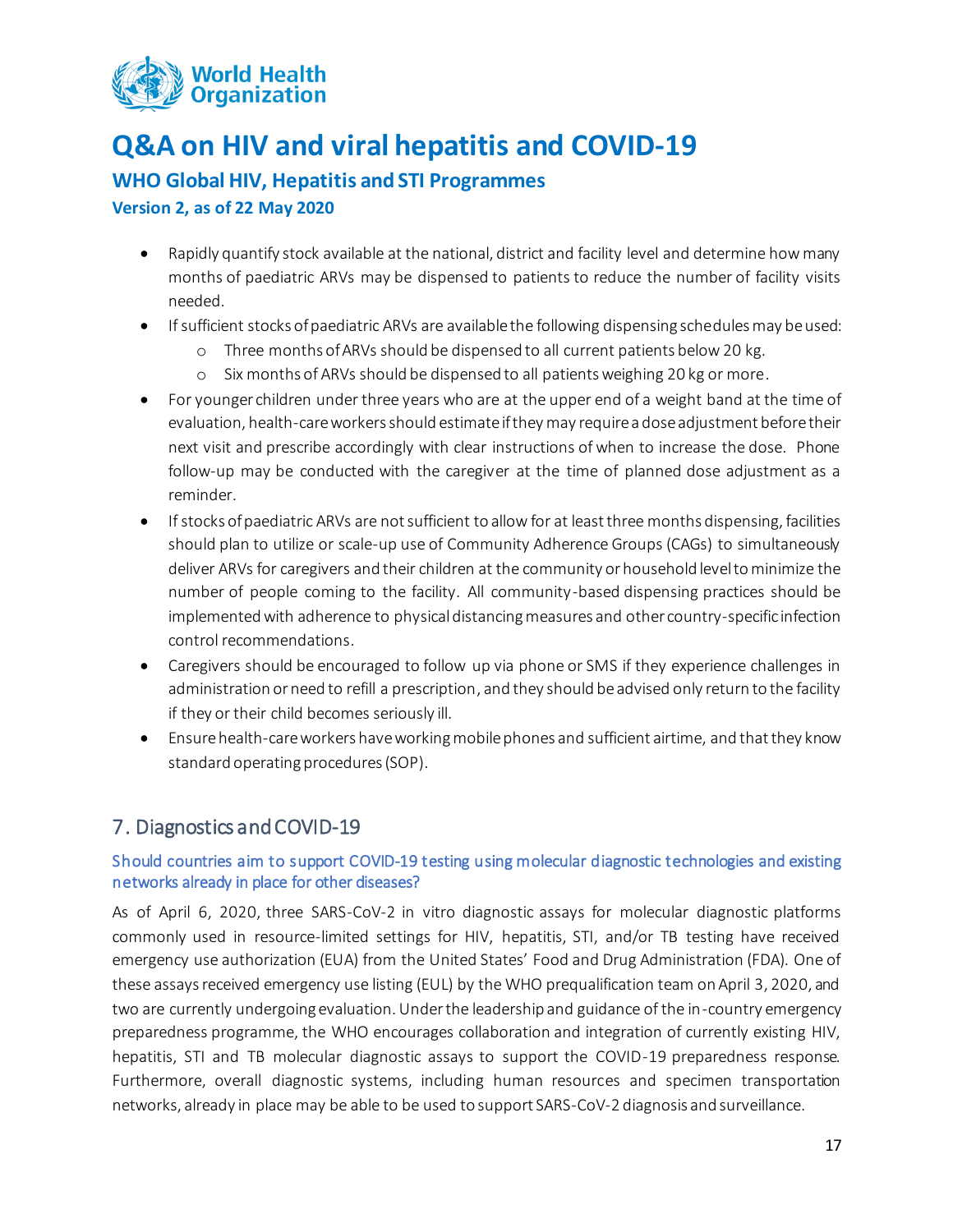

**WHO Global HIV, Hepatitis and STI Programmes Version 2, as of 22 May 2020**

### Will low- and middle-income countries have access to COVID-19 tests on these already existing automated platforms?

WHO is working with partners and manufacturers to coordinate testing requests and procurement, including generating an allocation plan. However, several challenges may exist that result in delayed access, including exportation restrictions and high demand volumes. Countries may want to plan for a multipronged testing approach that includes both automated and manual testing to ensure that testing needs and demands can be met for COVID-19, while also being maintained for other critical high burden diseases.

#### How should countries consider prioritizing COVID-19 testing with other diseases, such as HIV and TB?

As countries consider integration of existing molecular platforms for COVID-19 testing, it will be critical to maintain current and essential molecular diagnostic needs, particularly for prioritized populations. While additional automated platforms may be needed to meet overall testing needs, in the case of limited resources a test prioritization may need to be defined by each country, considering their specific disease burdens and national plans. A clear national prioritization SOP may be helpful to support laboratories and health-care workers. In countries with high HIV and TB burdens some consideration and prioritization on currently available automated platforms should likely be made for the following tests:

- early infant diagnosis (HIV testing for infants and children under 18 months of age)—in generalized epidemics with mother-to-child transmission;
- TB testing—following biosafety needs for sputum samples within the COVID-19 epidemic, please see link below;
- HIV viral load testing for people living with advanced HIV disease and those suspected of failing treatment (non-suppressed), including pregnant and breastfeeding women;
- HIV viral load testing for infants, children, and adolescents.

While it is still necessary and critical to conduct HIV viral load testing for PLHIVwho are stable on treatment and virally suppressed as well as for diagnosis or test of cure for those suspected of or with hepatitis C infection as well as diagnosis of other viral or bacterial infections, these tests could be considered for other existing molecular diagnostic technologies in-country that do not have SARS-CoV-2 testing capabilities or approvals.

#### What biosafety issues should be considered for COVID-19 when using currently available platforms?

As with all diseases, proper infection control should be followed and testing for suspected cases should be performed in appropriately equipped laboratories by staff trained in the relevant technical and safety procedures. Given the risk of transmission of the SARS-CoV-2 virus through specimens and surfaces it is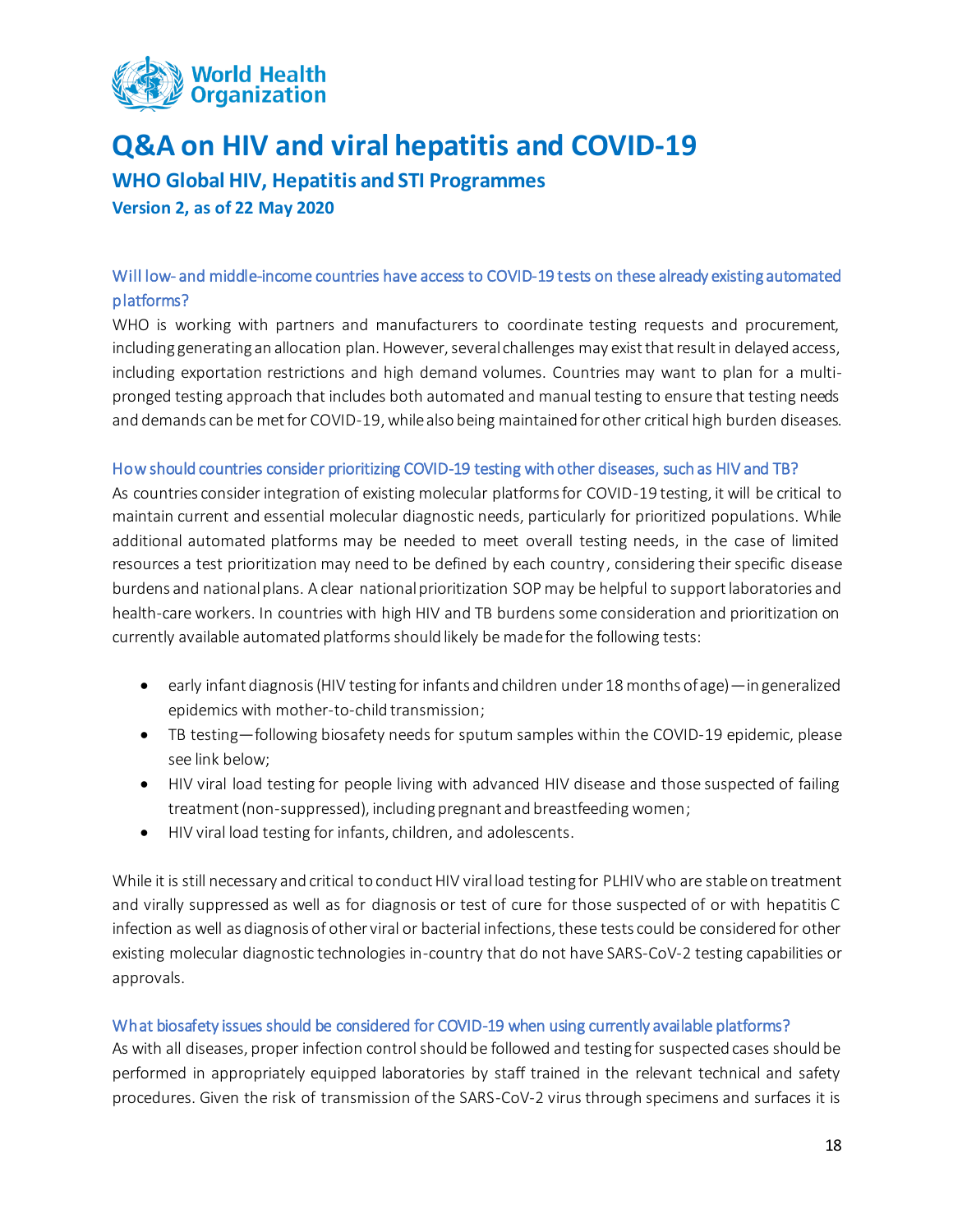

## **WHO Global HIV, Hepatitis and STI Programmes**

#### **Version 2, as of 22 May 2020**

suggested that testing for COVID-19 be done in laboratory environments meeting adequate containment standards (i.e., BSL-2 or equivalent facilities with access to biosafety cabinets and personal protective equipment etc.). These requirements may limit testing at or near the point-of-care with nasopharyngeal specimens. Please see additional biosafety guidance, including for specimen transport, below.

### Should serology tests, including rapid diagnostic tests (RDTs) be considered to screen or diagnose people suspected of having COVID-19?

Currently, WHO does not recommend the use of serology RDTs to screen or diagnose COVID-19 infection. More information and data are necessary; however, antibody-based tests cannot distinguish between current/active and past infection. Furthermore, the performance of antibody-based tests is unknown yet expected that false negatives may arise during the acute phase of infection. However, serology RDTs can be used for research purposes or to support surveillance activities.

#### Where can I find additional information and guidance on laboratory testing for COVID-19?

Please see the below linksto additional laboratory and specimen transport guidance from WHO: [https://www.who.int/emergencies/diseases/novel-coronavirus-2019/technical-guidance/laboratory](https://www.who.int/emergencies/diseases/novel-coronavirus-2019/technical-guidance/laboratory-guidance)[guidance](https://www.who.int/emergencies/diseases/novel-coronavirus-2019/technical-guidance/laboratory-guidance)

[https://www.who.int/publications-detail/laboratory-biosafety-guidance-related-to-coronavirus-disease-](https://www.who.int/publications-detail/laboratory-biosafety-guidance-related-to-coronavirus-disease-2019-(covid-19))[2019-\(covid-19\)](https://www.who.int/publications-detail/laboratory-biosafety-guidance-related-to-coronavirus-disease-2019-(covid-19))

Please see this link for updated information on emergency use listing by WHO prequalification: [https://www.who.int/diagnostics\\_laboratory/EUL/en/](https://www.who.int/diagnostics_laboratory/EUL/en/)

Please see this link for updated information on how to handle TB detection among presumptive TB patients potentially infected with COVID-19:

<span id="page-18-0"></span>[https://www.who.int/tb/COVID\\_19considerations\\_tuberculosis\\_services.pdf](https://www.who.int/tb/COVID_19considerations_tuberculosis_services.pdf)

## 8. Human rights, stigma and discrimination

#### How do we ensure human rights and avoid stigma and discrimination against people with COVID-19?

As the world scales up public health responses to the COVID-19 pandemic, countries are being urged to take decisive action to control the epidemic. WHO has urged all countries to ensure an appropriate balance between protecting health, preventing economic and social disruption, and respecting human rights. WHO is working with partners including the UNAIDS Joint Programme and the Global Network of People Living with HIV to ensure that human rights are not eroded in the response to COVID-19 and to ensure that people living with or affected by HIV are offered the same access to services as others and to ensure HIV-related services continue without disruption.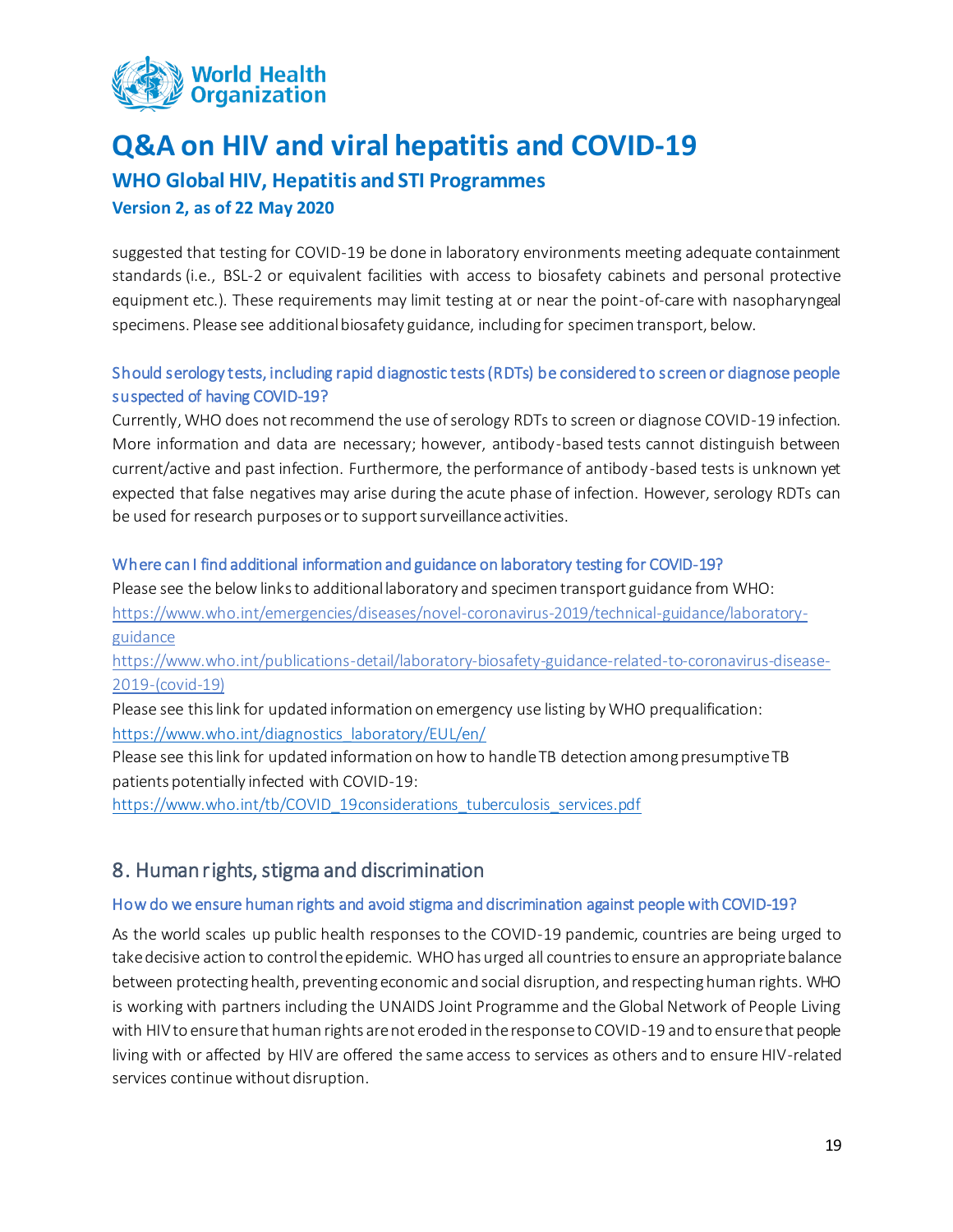

**WHO Global HIV, Hepatitis and STI Programmes**

**Version 2, as of 22 May 2020**

WHO has worked with UNAIDS<sup>17</sup> to identify key areas of focus to help address stigma and discrimination and protect human rights including:

- Engage affected communities from the beginning in all response measures—to build trust, ensure suitability and effectiveness, and to avoid indirect or unintended harms and ensure the frequent sharing of information.
- Combat all forms of stigma and discrimination, including those based on ethnicity, social status, and profession including health workers, and those directed towards marginalized groups that prevent them from accessing care.
- Ensure access to free or affordable screening, testing and care for the most vulnerable and hard to reach.
- Remove barriers to people protecting their own health and that of their communities: fear of unemployment, healthcare costs, presence of fake news/misinformation, lack of sanitation infrastructure and so forth.
- Ensure that restrictions to protect public health are of limited duration, proportionate, necessary and evidence-based; support and protect health workers.

The HIV community has considerable experience in responding to stigma and discrimination and can ensure that the tools, skills and experiences developed over the last 30 years are applied to the response to COVID-19. Health-related stigma and discrimination often interacts with other forms of stigma and discrimination related to various social identities including social status, ethnicity, sexual orientation and gender identity. In an outbreak like COVID-19, this may mean people are labelled, stereotyped, discriminated against, treated separately, and/or experience loss of status because of a perceived link with a disease. For people who are also living with or associated with HIV this can result in intersecting stigma and discrimination. The current COVID-19 outbreak has provoked social stigma and discriminatory behaviours against people of certain ethnic backgrounds as well as anyone perceived to have been in contact with the virus. <sup>18</sup>

#### What measures should be undertaken in prisons and closed settings?

 $\overline{a}$ 

To mitigate potential outbreaks of COVID-19 and reduce morbidity and mortality among people in prisons and other closed settings, such as immigration detention centers, it is crucial that these facilities are embedded within the broader public health response. This requires close collaboration between health and justice ministries and protocols for entry screening, personal protection measures, physical distancing, environmental cleaning and disinfection, and restriction of movement, including limitation of transfers and

<sup>17</sup> Rights in the time of COVID-19: Lessons from HIV for an effective, community-led response. UNAIDS, 2020. [https://www.unaids.org/sites/default/files/media\\_asset/human-rights-and-covid-19\\_en.pdf](https://www.unaids.org/sites/default/files/media_asset/human-rights-and-covid-19_en.pdf)

<sup>18</sup> Social stigma associated with COVID-19. IFRC, UNICEF, World Health Organization, 2020. [https://www.who.int/docs/default](https://www.who.int/docs/default-source/coronaviruse/covid19-stigma-guide.pdf)[source/coronaviruse/covid19-stigma-guide.pdf](https://www.who.int/docs/default-source/coronaviruse/covid19-stigma-guide.pdf)